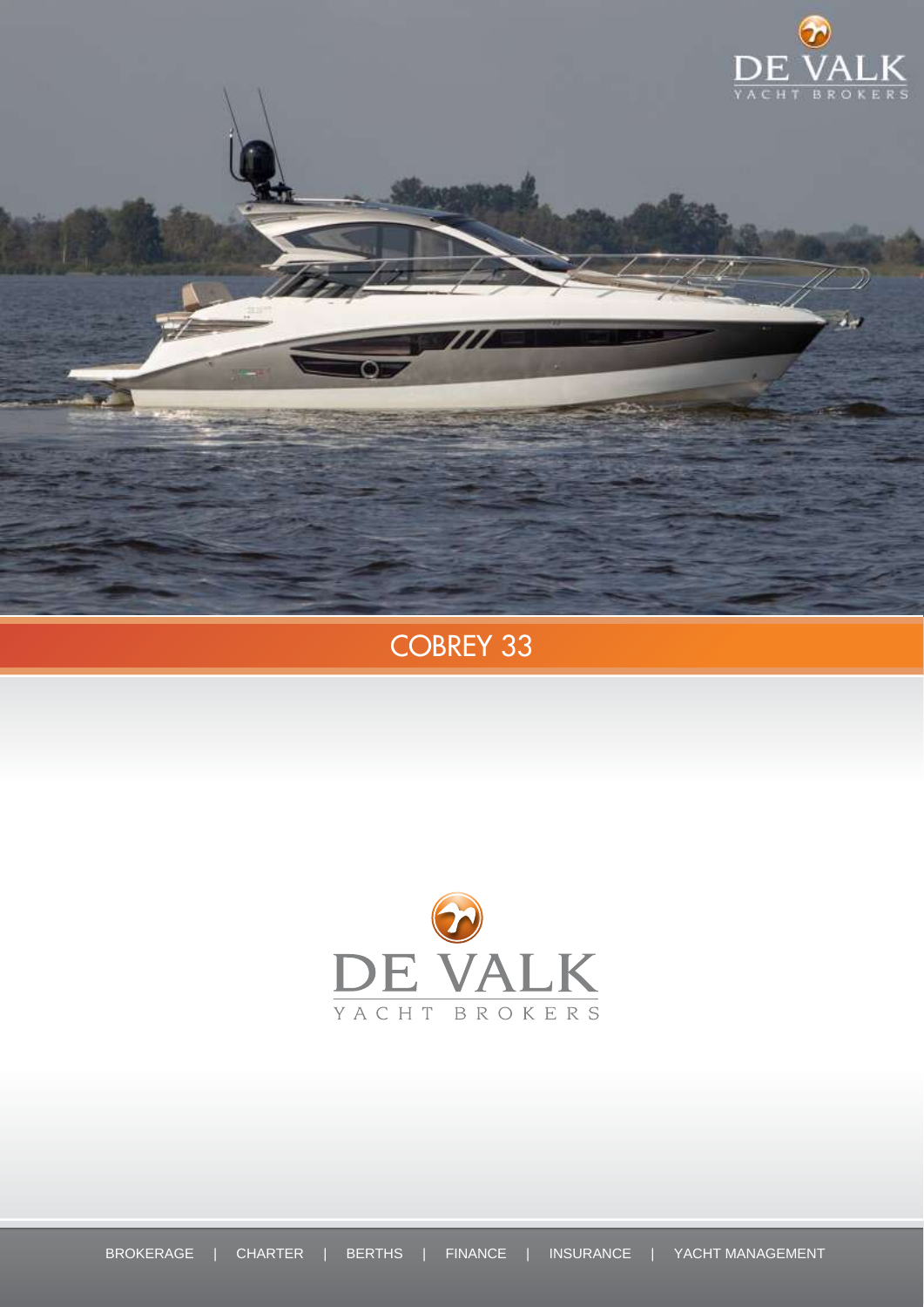

#### **BROKER'S COMMENTS**

''The Cobrey 33 HT is characterised by a streamlined, elegant hull with carefully designed windows, which together with the inventive layout of the boat creates a very spacious experience. Below deck is a rear cabin that extends over the entire width of the ship and provides a spectacular view. In the open wheelhouse you can enjoy the panoramic sliding roof and there is enough space to sit with a large group. For easy manoeuvring, this Cobrey 33 HT is equipped with Volvo Penta Joystick docking. ''

#### **Bas Lohmann**

#### **SPECIFICATIONS**

| <b>Dimensions</b>   | $10,40 \times 3,20 \times 0,97$ (m) | <b>Builder</b> | Cobrey Yachts        |
|---------------------|-------------------------------------|----------------|----------------------|
| <b>Built</b>        | 2016                                | Cabins         | 1                    |
| <b>Material</b>     | <b>GRP</b>                          | <b>Berths</b>  | $\overline{4}$       |
| Engine(s)           | 2 x Volvo Penta D3-220 diesel       | Hp/Kw          | 220 (hp), 161,7 (kw) |
| <b>Asking price</b> | EUR 255.000 (vat: paid)             | Lying          | at sales office      |
|                     |                                     |                |                      |

#### **CONTACT**

| Sales office   | De Valk Loosdrecht              | <b>Telephone</b> | +31 35 582 90 30     |
|----------------|---------------------------------|------------------|----------------------|
| <b>Address</b> | 't Breukeleveense Meentje 6     | <b>Fax</b>       | +31 (0) 35 582 90 39 |
|                | 1231 LM Loosdrecht / Wijdemeren | E-mail           | loosdrecht@devalk.nl |
|                | The Netherlands                 |                  |                      |

#### **DISCLAIMER**

These particulars are given in good faith as supplied but cannot be guaranteed and cannot be used for contracts.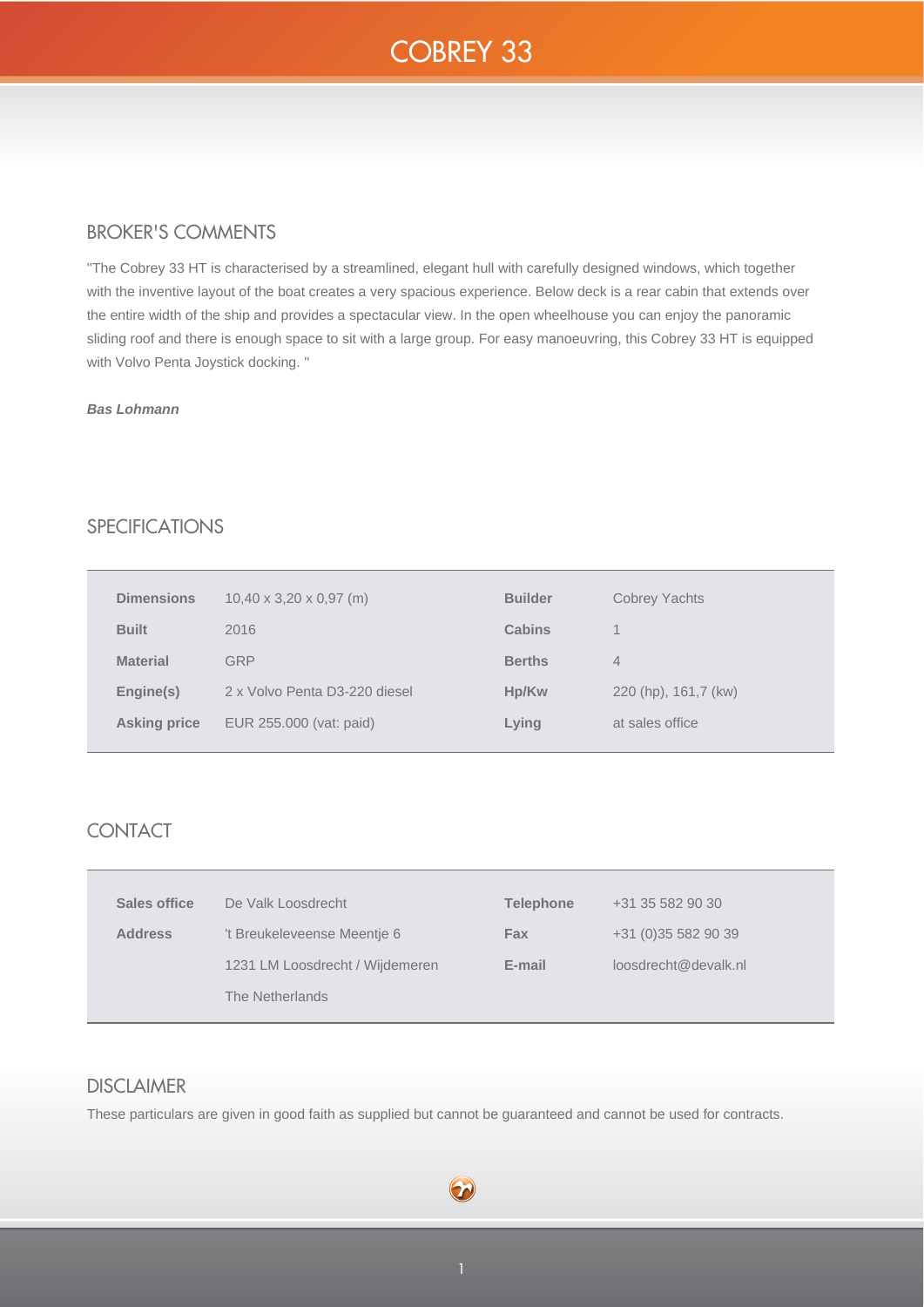#### **GENERAL**

**Model COBREY 33 Type motor yacht LOA (m) 10,40 LWL (m) 9,80 Beam (m) 3,20 Draft (m) 0,97 Year built 2016 Launched 2016 Builder Cobrey Yachts Country Poland CE norm B Hull material GRP Hull colour grey Hull shape Fast Displacement Hull Superstructure material GRP Deck material GRP Deck finish non-skid moulded in Cockpit deck finish teak Window frame aluminium Window material glass Deckhatch Lewmar Portholes aluminium 6x Radar arch non collapsible Fuel tank (litre) stainless steel 650 Level indicator (fuel tank)** via chart plotter **Freshwater tank (litre) polyethylene 200 Level indicator (freshwater) yes Blackwater tank (litre) polyethylene** 38 **Level indicator (blackwater) yes Greywater tank (litre) polyethylene** 54

 $\bm{\omega}$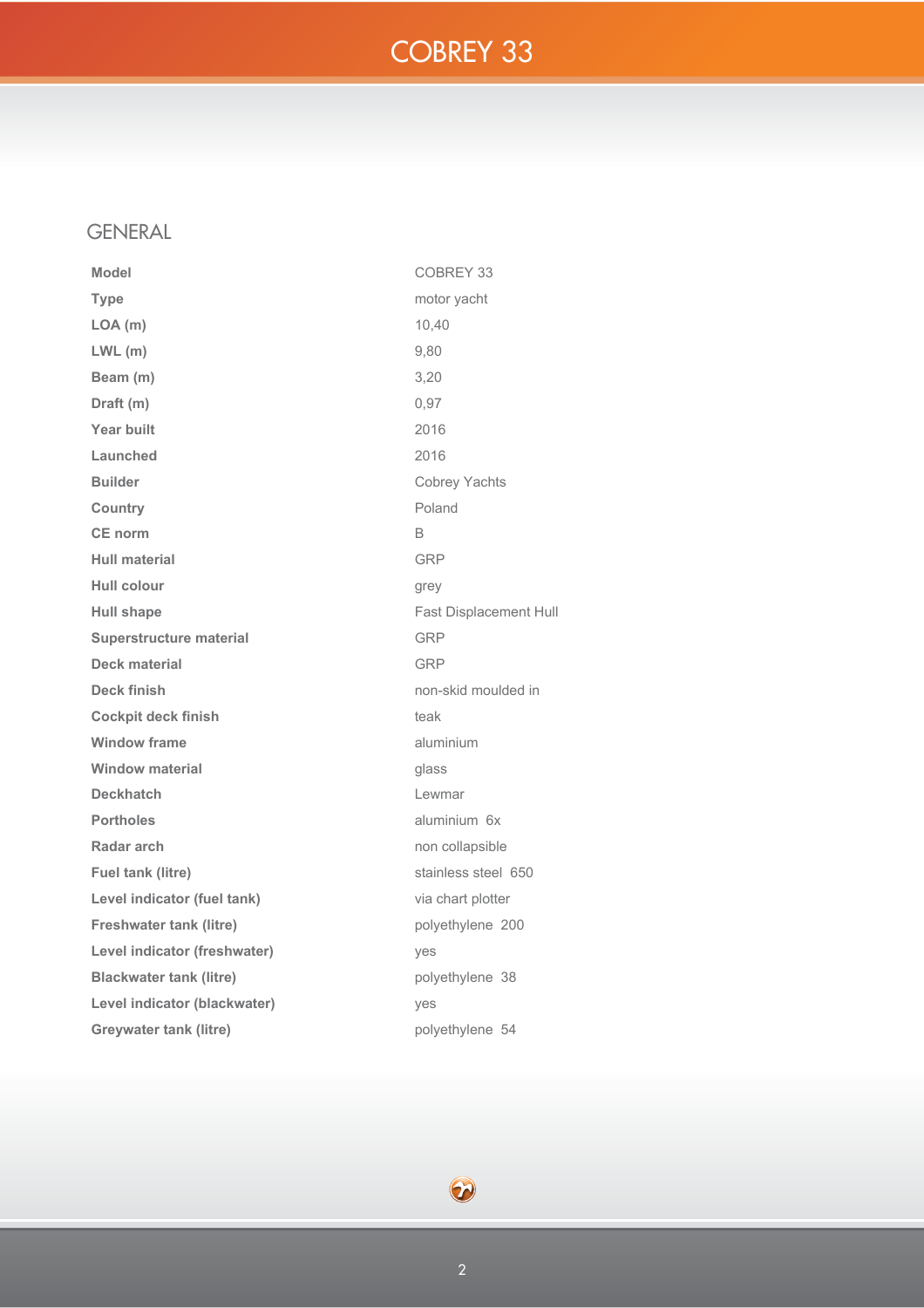| Level indicator (greywater)  | ves      |
|------------------------------|----------|
| <b>Wheel steering</b>        | electric |
| <b>Outside helm position</b> | ves      |

### **ACCOMMODATION**

| <b>Cabins</b>                 | 1                             |
|-------------------------------|-------------------------------|
| <b>Berths</b>                 | $\overline{4}$                |
| Interior                      | walnut high gloss             |
| Floor                         | carpet                        |
| Open cockpit                  | yes                           |
| Aft deck                      | yes                           |
| <b>Pilot house</b>            | open                          |
| <b>Heating</b>                | diesel ducted hot air Webasto |
| <b>Aft Cabin</b>              | yes                           |
| <b>Dinette</b>                | yes                           |
| Dinette to convert into berth | 2 extra berths                |
| <b>Galley</b>                 | yes                           |
| Countertop                    | corian                        |
| <b>Sink</b>                   | stainless steel               |
| Cooker                        | electric                      |
| <b>Microwave</b>              | Samsung                       |
| Fridge                        | 1x Isotherm, 1x Weaco         |
| Hot water system              | $220V + engine$               |
| Water pressure system         | electrical                    |
| Hot water tap                 | yes                           |
| Owners cabin                  | double bed                    |
| Wardrobe                      | hanging                       |
| <b>Bathroom</b>               | shared                        |
| <b>Toilet</b>                 | shared                        |
| <b>Toilet system</b>          | electric                      |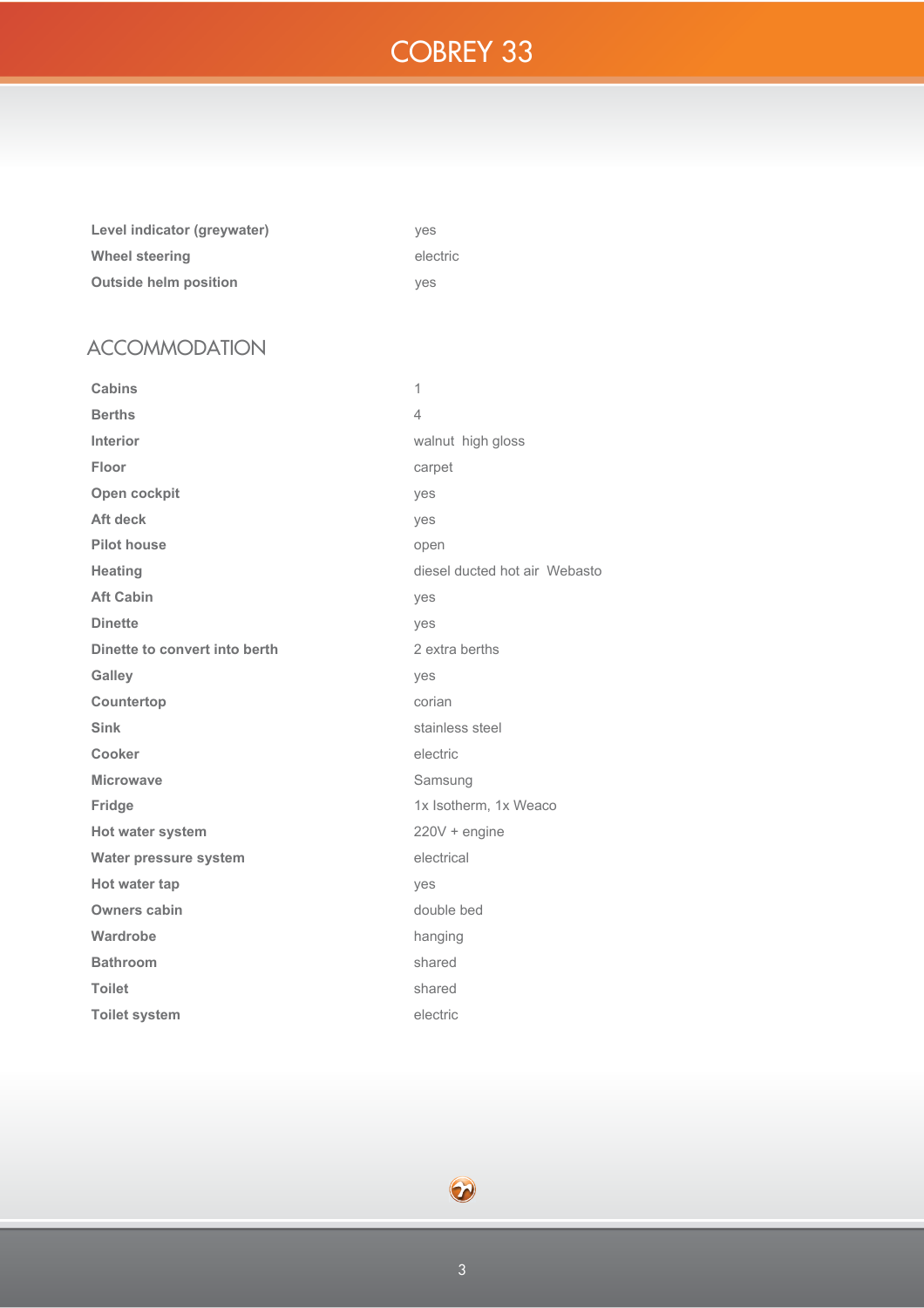#### **Shower** shared

#### **MACHINERY**

| No of engines                  | $\overline{2}$                             |
|--------------------------------|--------------------------------------------|
| <b>Make</b>                    | Volvo Penta                                |
| <b>Type</b>                    | $D3-220$                                   |
| <b>HP</b>                      | 220                                        |
| kW                             | 161,70                                     |
| Fuel                           | diesel                                     |
| <b>Engine hours</b>            | 100                                        |
| <b>Engine cooling system</b>   | freshwater heat exchanger                  |
| <b>Drive</b>                   | stern                                      |
| <b>Engine controls</b>         | electrical                                 |
| Gearbox                        | yes                                        |
| <b>Bowthruster</b>             | electric                                   |
| <b>Exhaust</b>                 | watercooled                                |
| <b>Propeller type</b>          | fixed                                      |
| <b>Propeller blades</b>        | two counter rotating stainless steel props |
| <b>Electric bilge pump</b>     | yes                                        |
| <b>Electrical installation</b> | 12V                                        |
| <b>Batteries</b>               | yes                                        |
| <b>Start battery</b>           | 2x 12V 110Ah                               |
| <b>Service battery</b>         | 2x 12V 110Ah                               |
| <b>Battery charger</b>         | 60Ah                                       |
| Shorepower                     | with cable                                 |
| Auto positioning system        | DPS, Joystick docking + driving            |
| <b>Trimtabs</b>                | <b>Bennett</b>                             |

#### **NAVIGATION**

**Depth sounder Raymarine** downvision transducer

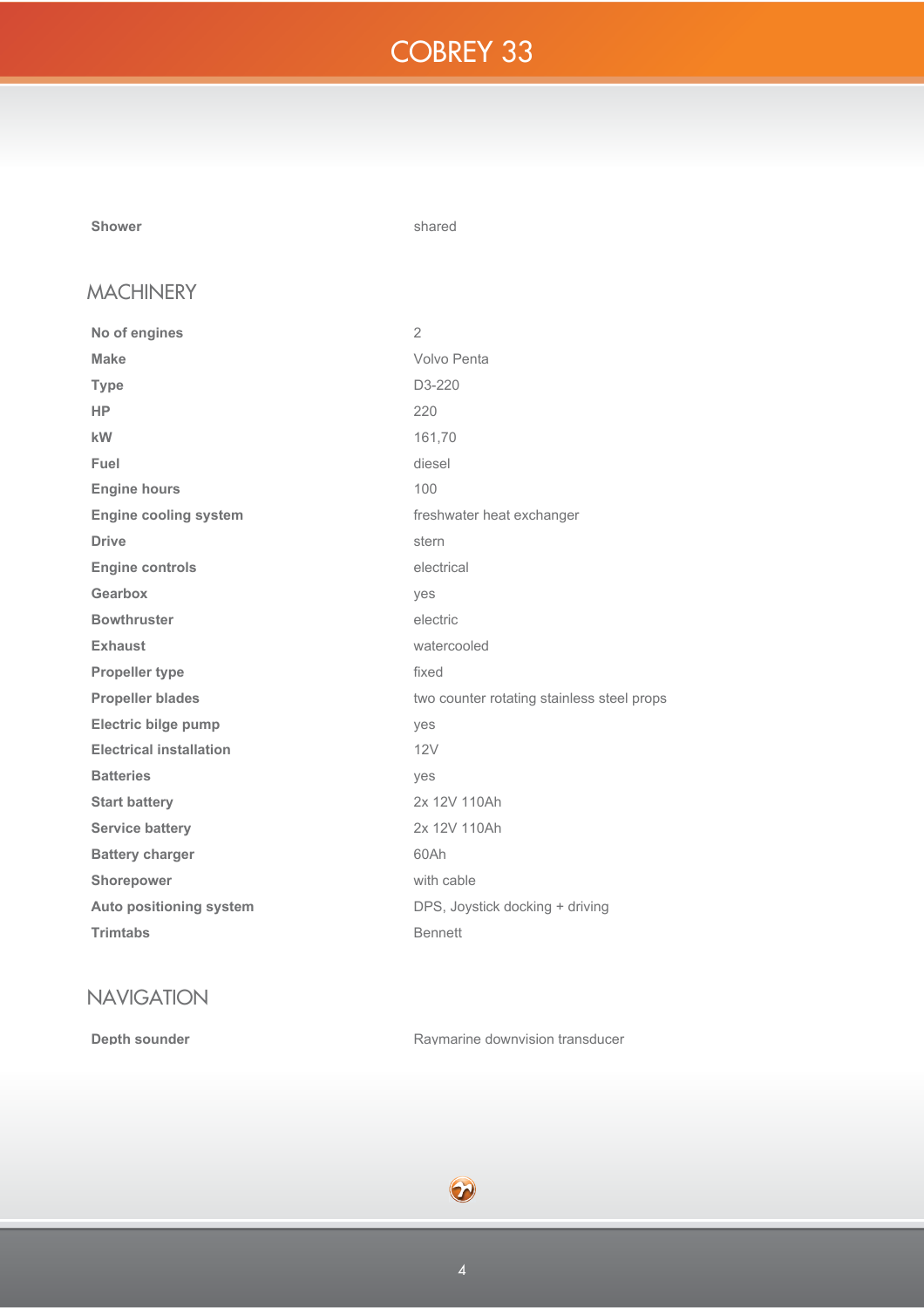| <b>VHF</b>               | Raymarine              |
|--------------------------|------------------------|
| <b>Autopilot</b>         | Volvo Penta Joystick   |
| <b>Plotter/GPS</b>       | Raymarine Hybrid touch |
| Camera                   | Raymarine              |
| <b>Navigation lights</b> | yes                    |
| <b>Searchlight</b>       | Oscalati               |
|                          |                        |

### **EQUIPMENT**

| <b>Fixed windscreen</b>    | yes                              |
|----------------------------|----------------------------------|
| <b>Fixed hardtop</b>       | with electric glass sliding roof |
| <b>Cockpit cushions</b>    | yes                              |
| <b>Cockpit table</b>       | yes                              |
| <b>Bathing platform</b>    | with teak decking                |
| <b>Boarding ladder</b>     | stainless steel                  |
| Deck shower                | Whaler                           |
| Anchor                     | <b>Bruce</b>                     |
| Anchor chain               | yes                              |
| <b>Windlass</b>            | electrical Lewmar                |
| <b>Dinghy</b>              | yes                              |
| Sea railing                | stainless steel                  |
| Grab rail (superstructure) | stainless steel                  |
| Wiper                      | 2x                               |
| Horn                       | yes                              |
| <b>Fenders</b>             | yes                              |
| <b>Mooring lines</b>       | yes                              |
| <b>TV</b>                  | yes                              |
| <b>TV receiver</b>         | Raymarine                        |
| <b>Satellite</b>           | Raymarine Satellite TV-system    |
| Radio                      | Fusion                           |
| <b>Cockpit speakers</b>    | yes                              |
|                            |                                  |

 $\bigcirc$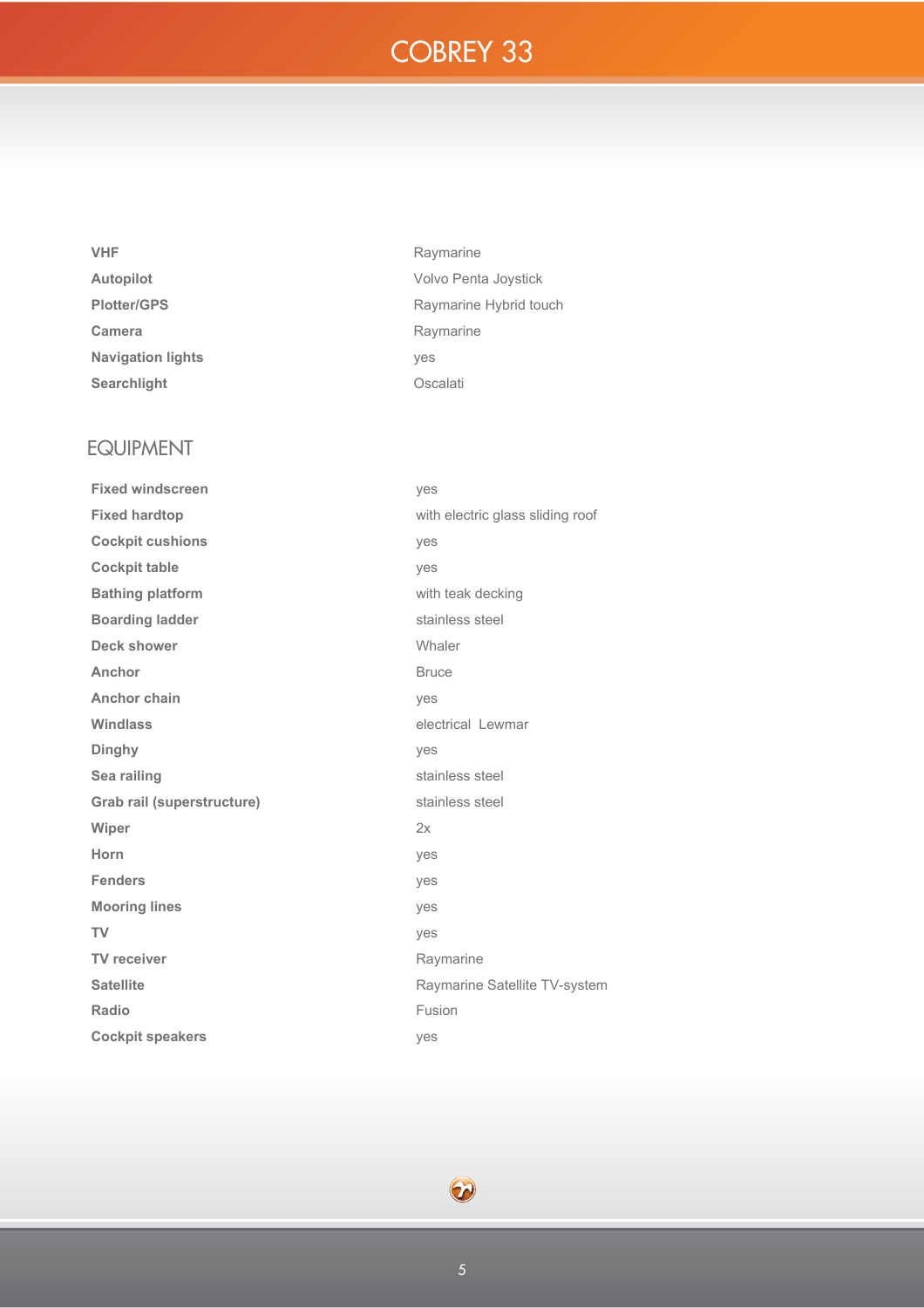| Speakers in salon           | ves |
|-----------------------------|-----|
| Fire extinguisher           | ves |
| Extinguisher in engine room | ves |

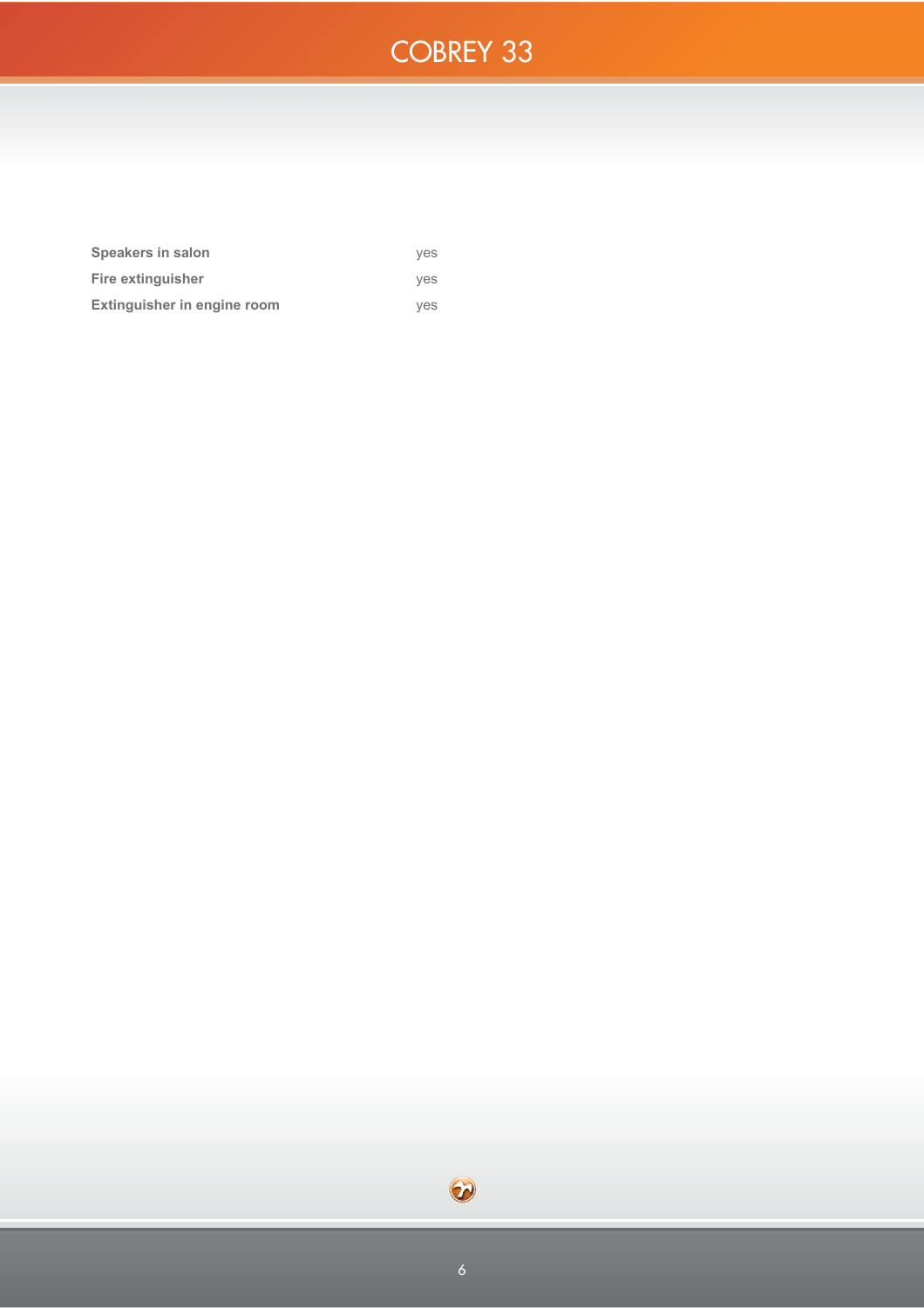$82%5$  ( <



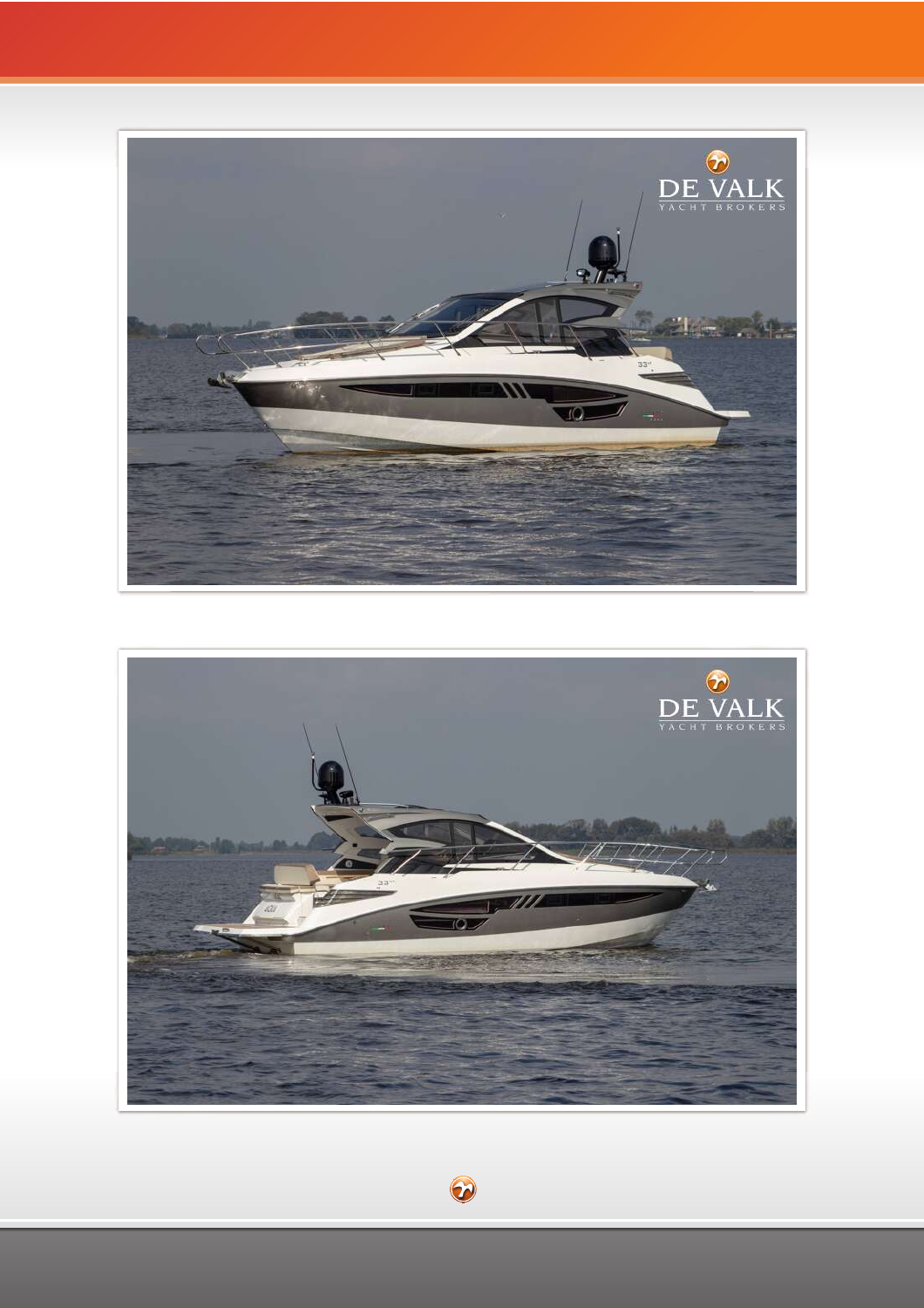| ---- |  |
|------|--|
|      |  |
|      |  |
|      |  |
|      |  |
|      |  |
|      |  |
|      |  |
|      |  |
|      |  |
|      |  |
|      |  |
|      |  |
|      |  |
|      |  |
|      |  |
|      |  |
|      |  |
|      |  |
|      |  |
|      |  |
|      |  |
|      |  |
|      |  |
|      |  |
|      |  |
|      |  |
|      |  |
|      |  |
|      |  |
|      |  |
|      |  |
|      |  |
|      |  |
|      |  |
|      |  |
|      |  |
|      |  |
|      |  |
|      |  |
|      |  |
|      |  |
|      |  |
|      |  |
|      |  |
|      |  |
|      |  |
|      |  |
|      |  |
|      |  |
|      |  |
|      |  |
|      |  |
|      |  |
|      |  |
|      |  |
|      |  |
|      |  |
|      |  |

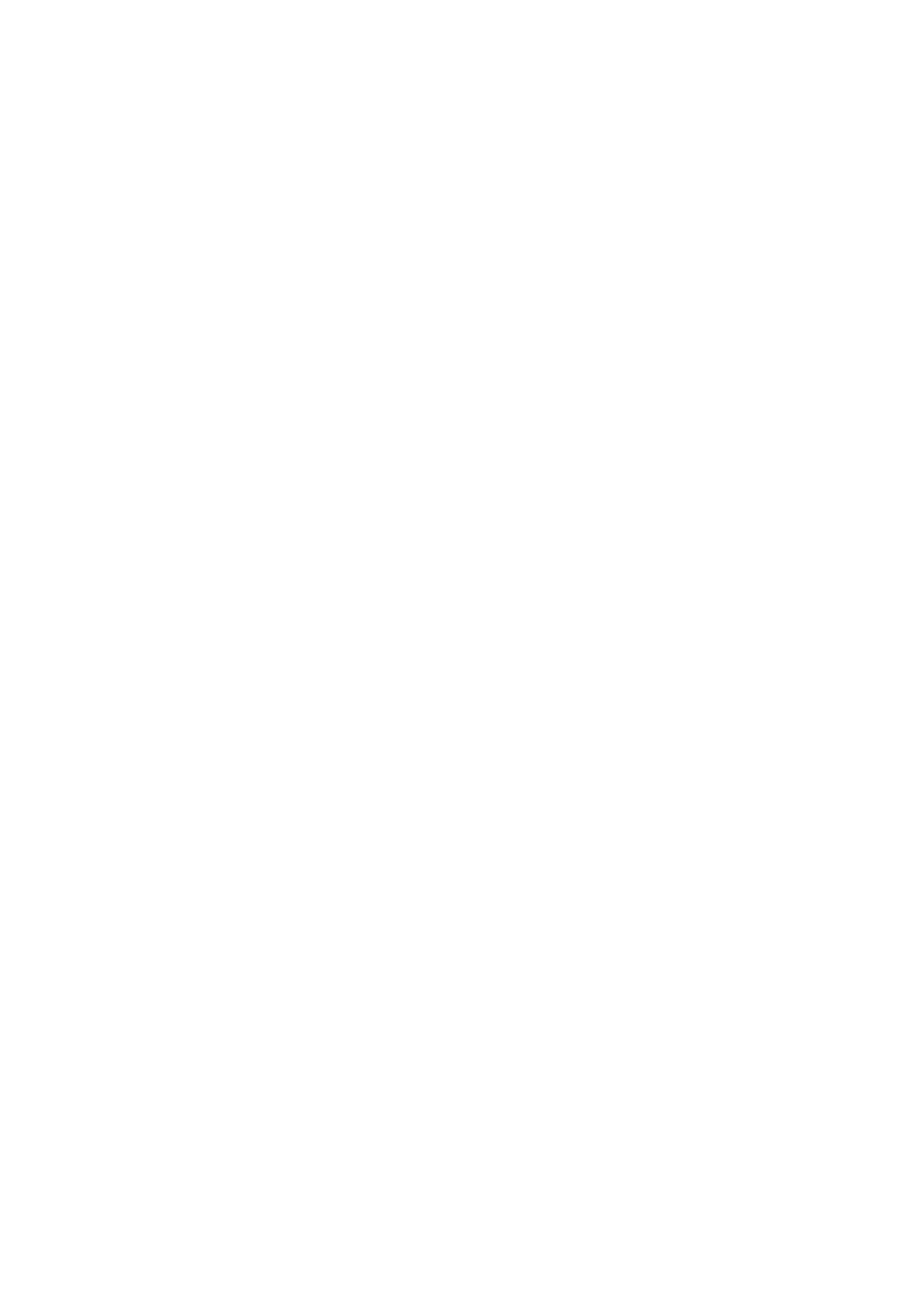| ---- |  |
|------|--|
|      |  |
|      |  |
|      |  |
|      |  |
|      |  |
|      |  |
|      |  |
|      |  |
|      |  |
|      |  |
|      |  |
|      |  |
|      |  |
|      |  |
|      |  |
|      |  |
|      |  |
|      |  |
|      |  |
|      |  |
|      |  |
|      |  |
|      |  |
|      |  |
|      |  |
|      |  |
|      |  |
|      |  |
|      |  |
|      |  |
|      |  |
|      |  |
|      |  |
|      |  |
|      |  |
|      |  |
|      |  |
|      |  |
|      |  |
|      |  |
|      |  |
|      |  |
|      |  |
|      |  |
|      |  |
|      |  |
|      |  |
|      |  |
|      |  |
|      |  |
|      |  |
|      |  |
|      |  |
|      |  |
|      |  |
|      |  |
|      |  |
|      |  |

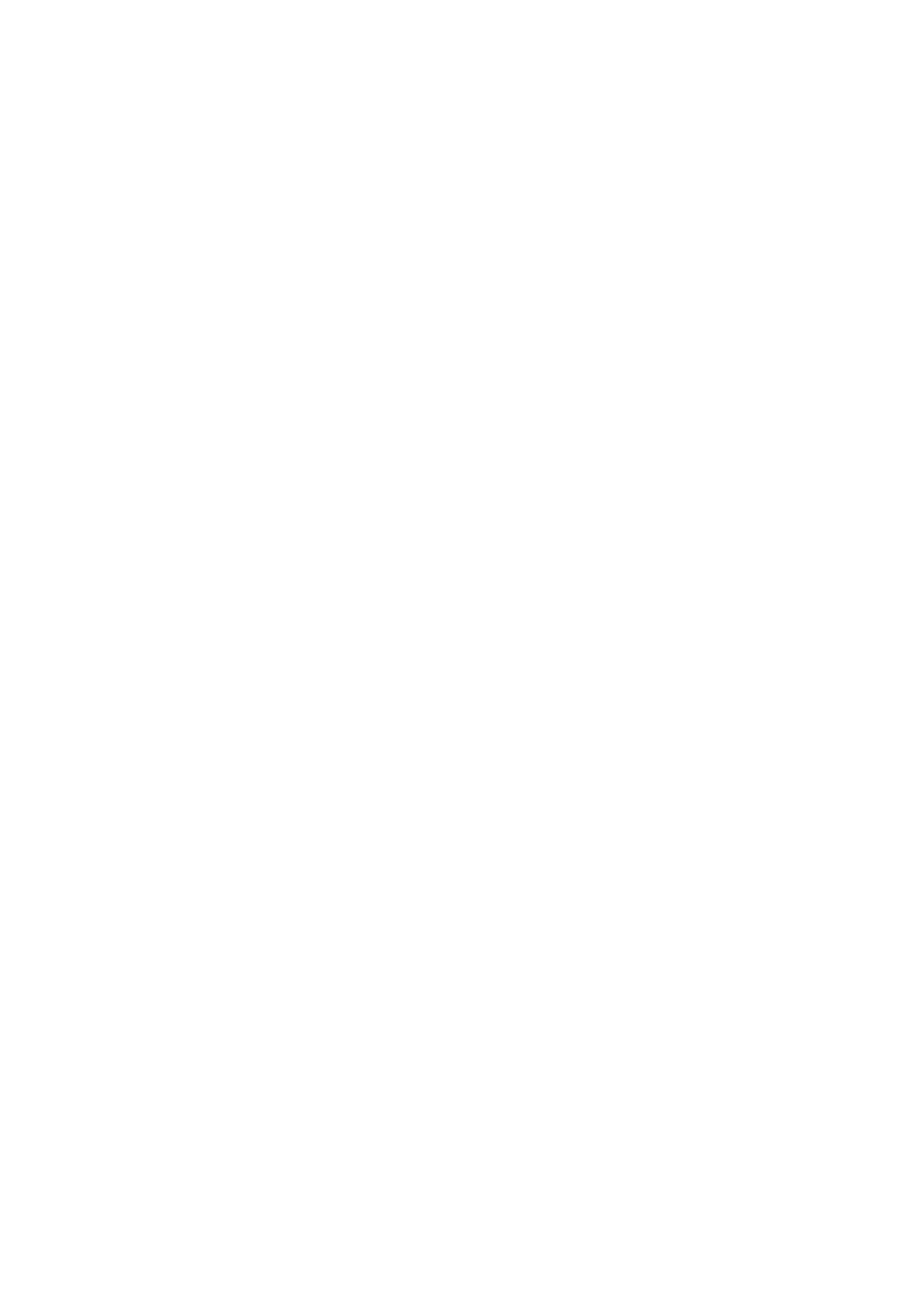| ---- |  |
|------|--|
|      |  |
|      |  |
|      |  |
|      |  |
|      |  |
|      |  |
|      |  |
|      |  |
|      |  |
|      |  |
|      |  |
|      |  |
|      |  |
|      |  |
|      |  |
|      |  |
|      |  |
|      |  |
|      |  |
|      |  |
|      |  |
|      |  |
|      |  |
|      |  |
|      |  |
|      |  |
|      |  |
|      |  |
|      |  |
|      |  |
|      |  |
|      |  |
|      |  |
|      |  |
|      |  |
|      |  |
|      |  |
|      |  |
|      |  |
|      |  |
|      |  |
|      |  |
|      |  |
|      |  |
|      |  |
|      |  |
|      |  |
|      |  |
|      |  |
|      |  |
|      |  |
|      |  |
|      |  |
|      |  |
|      |  |
|      |  |
|      |  |
|      |  |

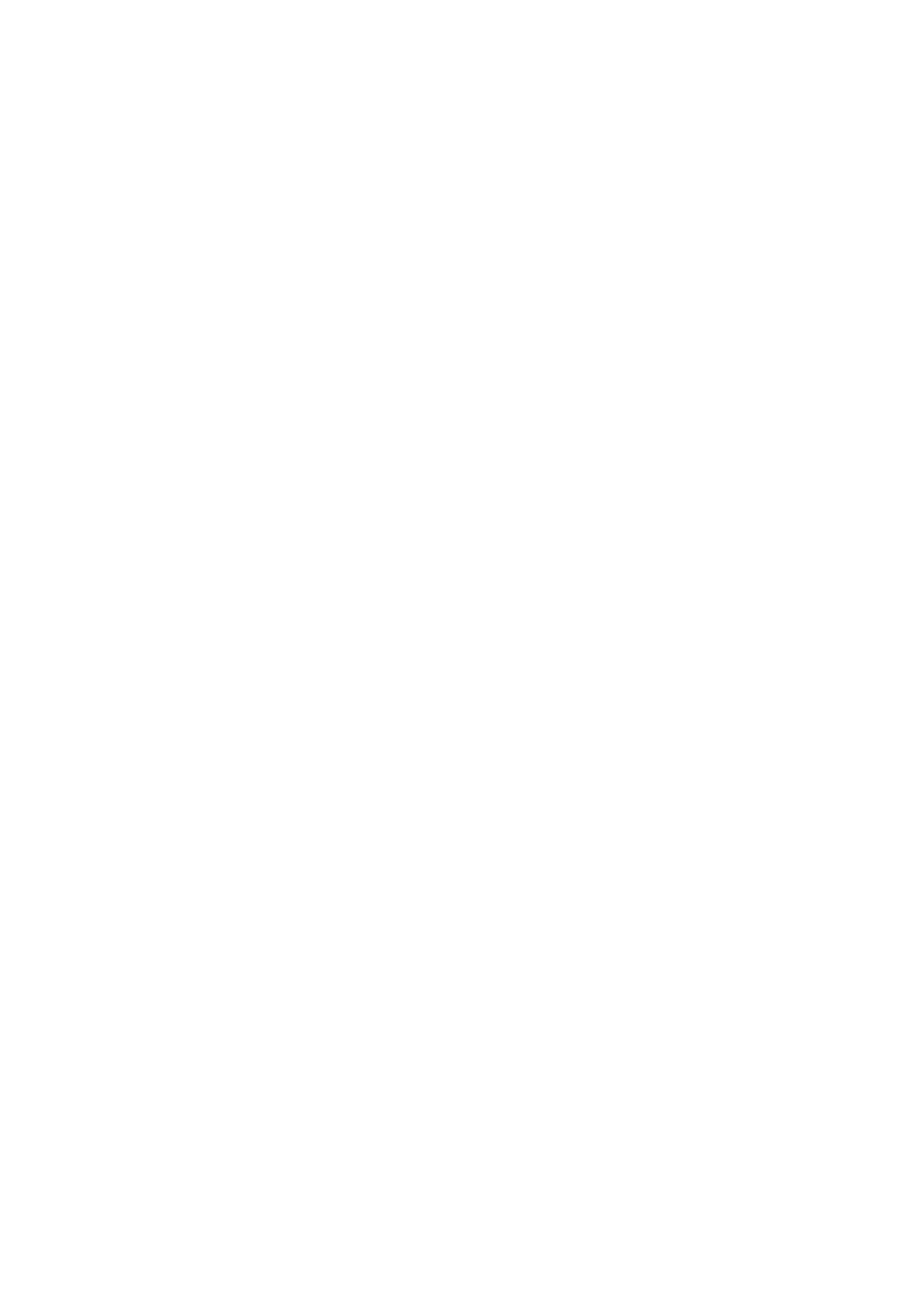| ---- |  |
|------|--|
|      |  |
|      |  |
|      |  |
|      |  |
|      |  |
|      |  |
|      |  |
|      |  |
|      |  |
|      |  |
|      |  |
|      |  |
|      |  |
|      |  |
|      |  |
|      |  |
|      |  |
|      |  |
|      |  |
|      |  |
|      |  |
|      |  |
|      |  |
|      |  |
|      |  |
|      |  |
|      |  |
|      |  |
|      |  |
|      |  |
|      |  |
|      |  |
|      |  |
|      |  |
|      |  |
|      |  |
|      |  |
|      |  |
|      |  |
|      |  |
|      |  |
|      |  |
|      |  |
|      |  |
|      |  |
|      |  |
|      |  |
|      |  |
|      |  |
|      |  |
|      |  |
|      |  |
|      |  |
|      |  |
|      |  |
|      |  |
|      |  |
|      |  |

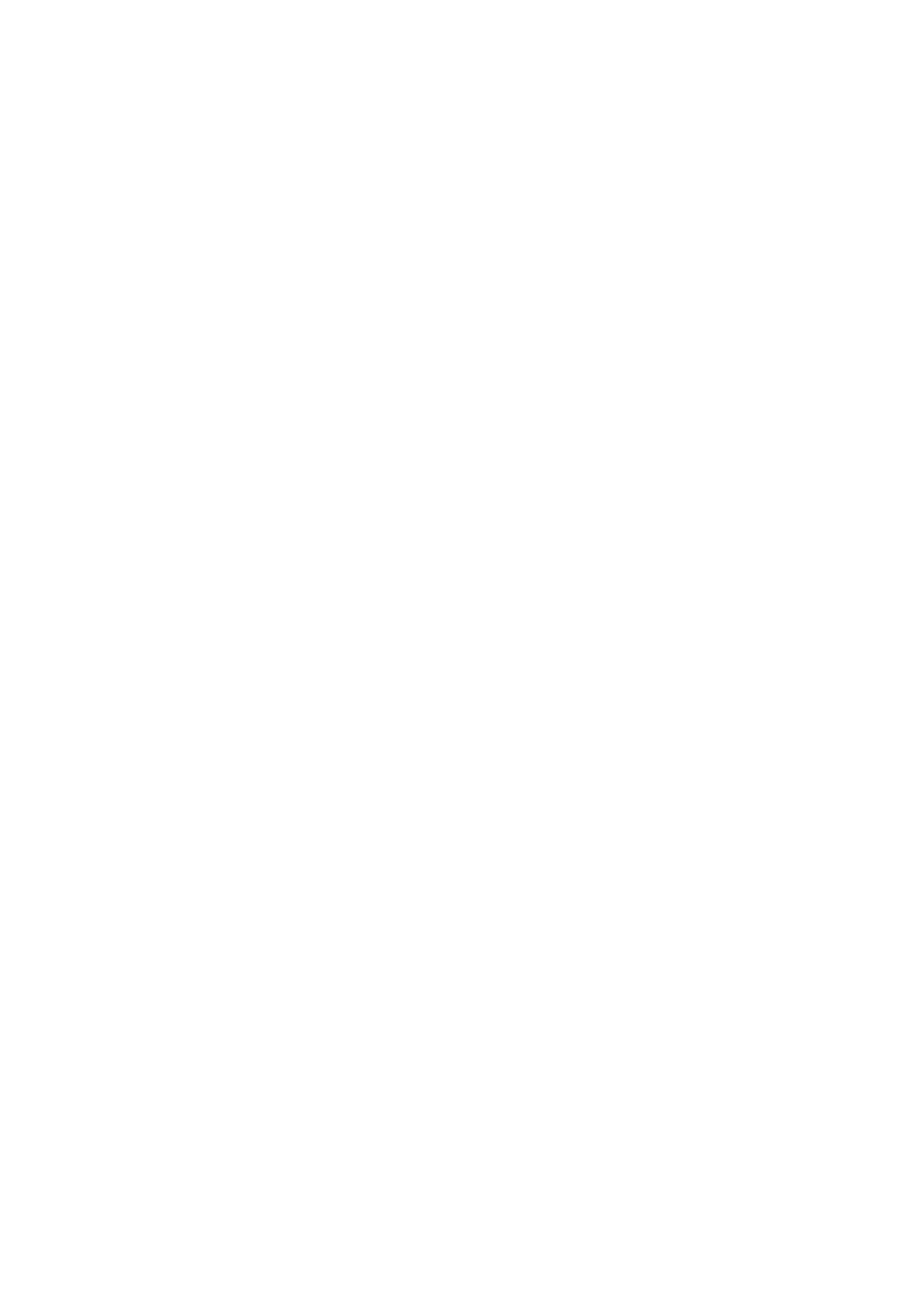| ---- |  |
|------|--|
|      |  |
|      |  |
|      |  |
|      |  |
|      |  |
|      |  |
|      |  |
|      |  |
|      |  |
|      |  |
|      |  |
|      |  |
|      |  |
|      |  |
|      |  |
|      |  |
|      |  |
|      |  |
|      |  |
|      |  |
|      |  |
|      |  |
|      |  |
|      |  |
|      |  |
|      |  |
|      |  |
|      |  |
|      |  |
|      |  |
|      |  |
|      |  |
|      |  |
|      |  |
|      |  |
|      |  |
|      |  |
|      |  |
|      |  |
|      |  |
|      |  |
|      |  |
|      |  |
|      |  |
|      |  |
|      |  |
|      |  |
|      |  |
|      |  |
|      |  |
|      |  |
|      |  |
|      |  |
|      |  |
|      |  |
|      |  |
|      |  |
|      |  |

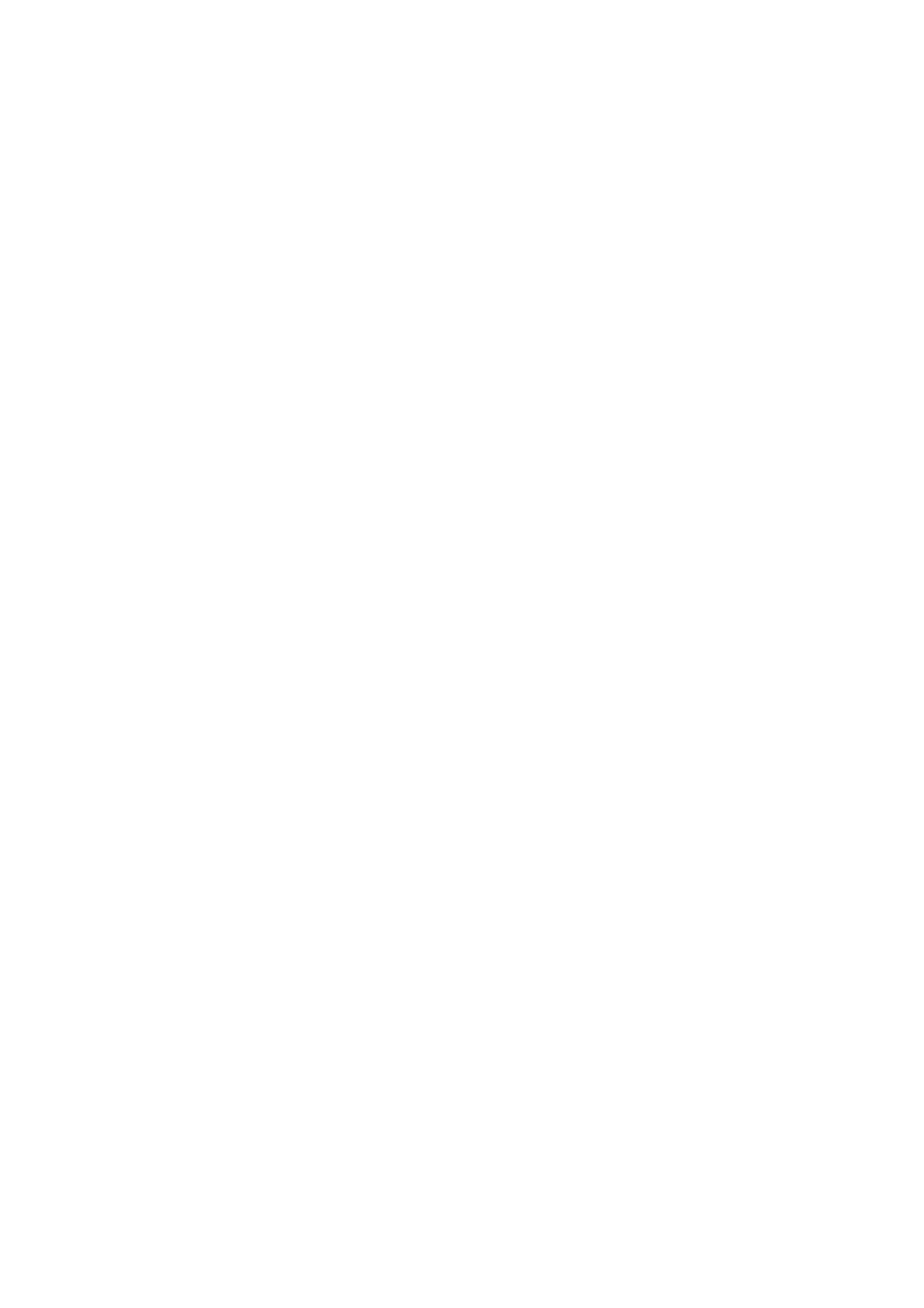| ---- |  |
|------|--|
|      |  |
|      |  |
|      |  |
|      |  |
|      |  |
|      |  |
|      |  |
|      |  |
|      |  |
|      |  |
|      |  |
|      |  |
|      |  |
|      |  |
|      |  |
|      |  |
|      |  |
|      |  |
|      |  |
|      |  |
|      |  |
|      |  |
|      |  |
|      |  |
|      |  |
|      |  |
|      |  |
|      |  |
|      |  |
|      |  |
|      |  |
|      |  |
|      |  |
|      |  |
|      |  |
|      |  |
|      |  |
|      |  |
|      |  |
|      |  |
|      |  |
|      |  |
|      |  |
|      |  |
|      |  |
|      |  |
|      |  |
|      |  |
|      |  |
|      |  |
|      |  |
|      |  |
|      |  |
|      |  |
|      |  |
|      |  |
|      |  |
|      |  |

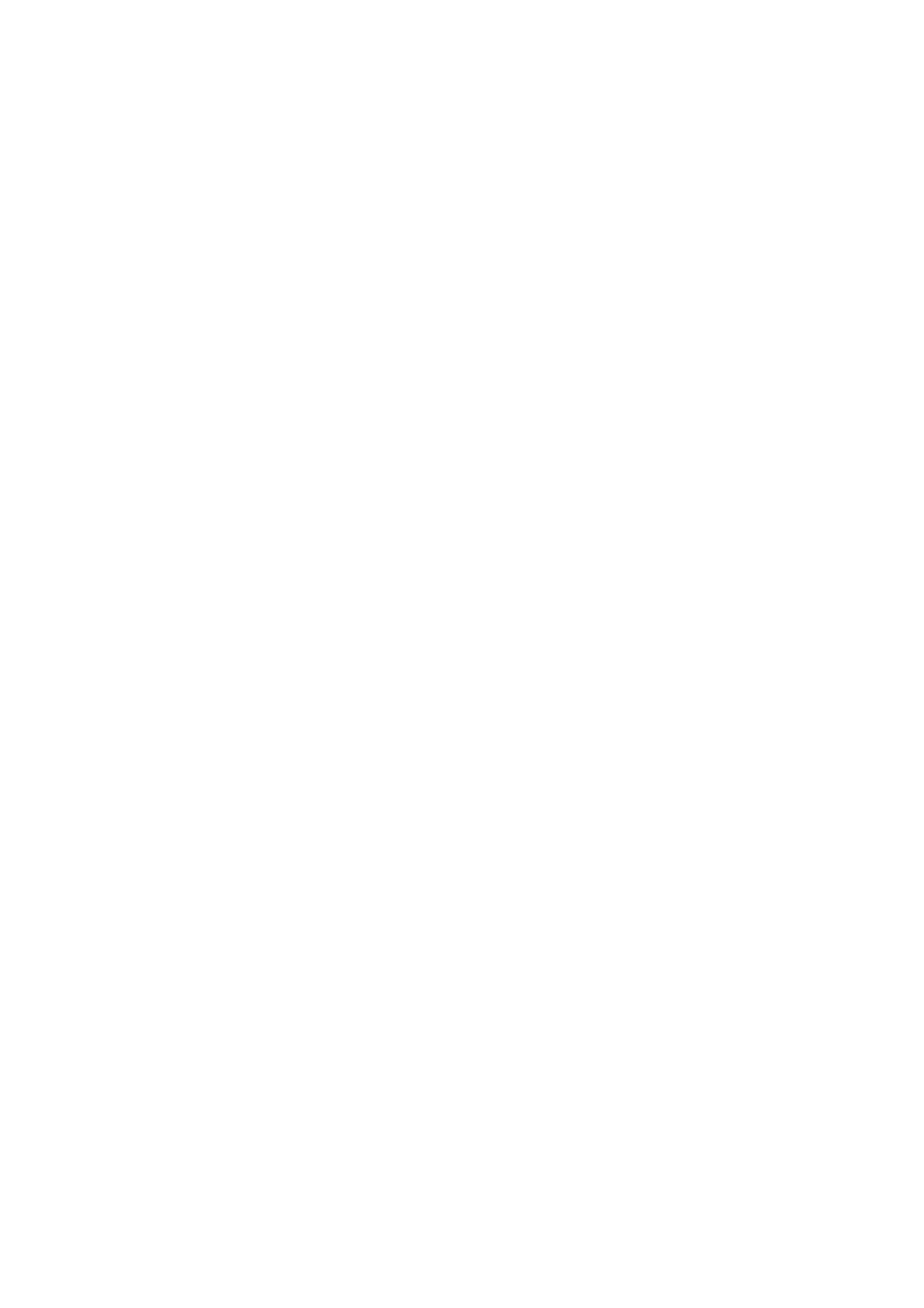| ---- |  |
|------|--|
|      |  |
|      |  |
|      |  |
|      |  |
|      |  |
|      |  |
|      |  |
|      |  |
|      |  |
|      |  |
|      |  |
|      |  |
|      |  |
|      |  |
|      |  |
|      |  |
|      |  |
|      |  |
|      |  |
|      |  |
|      |  |
|      |  |
|      |  |
|      |  |
|      |  |
|      |  |
|      |  |
|      |  |
|      |  |
|      |  |
|      |  |
|      |  |
|      |  |
|      |  |
|      |  |
|      |  |
|      |  |
|      |  |
|      |  |
|      |  |
|      |  |
|      |  |
|      |  |
|      |  |
|      |  |
|      |  |
|      |  |
|      |  |
|      |  |
|      |  |
|      |  |
|      |  |
|      |  |
|      |  |
|      |  |
|      |  |
|      |  |
|      |  |

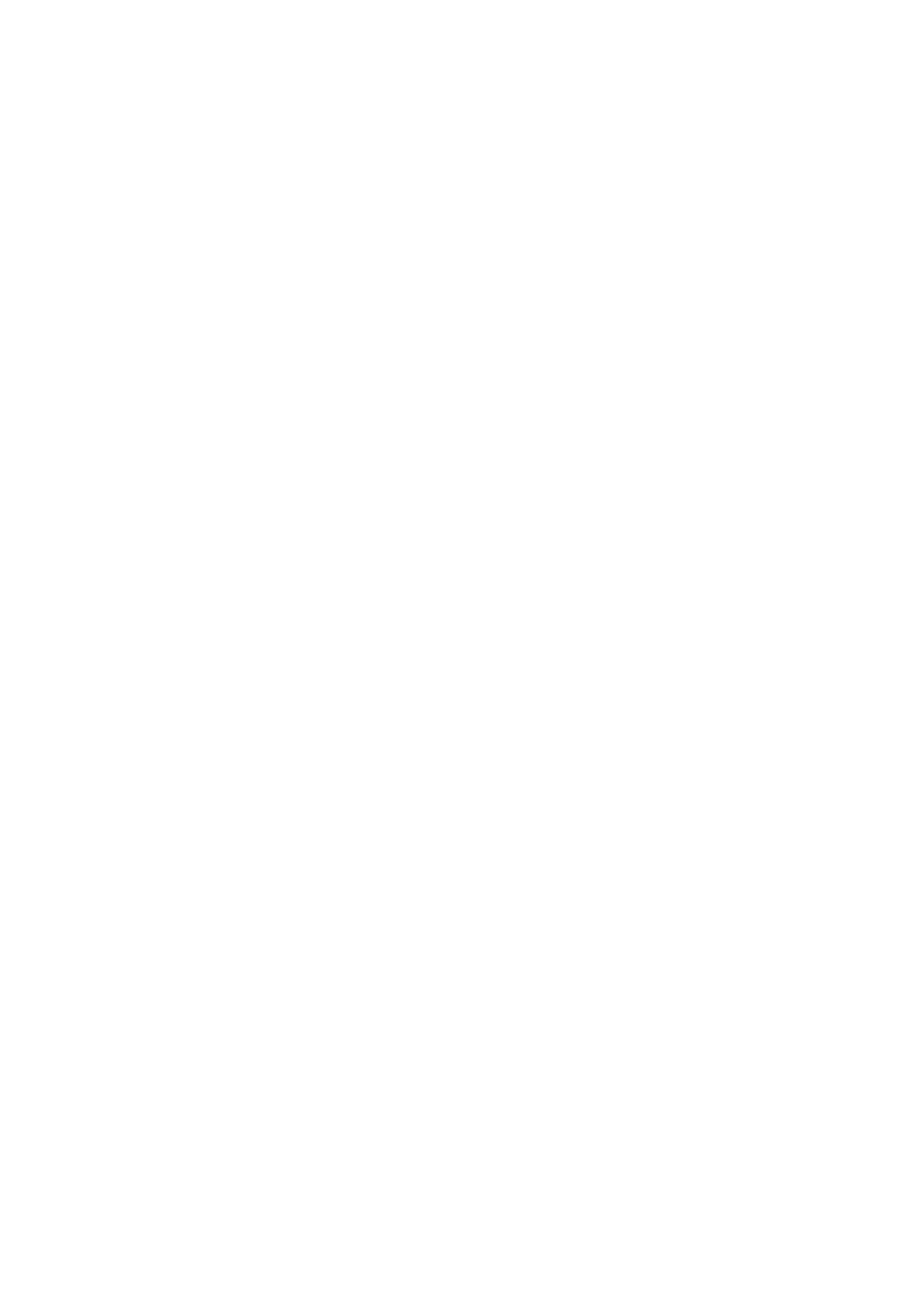| ---- |  |
|------|--|
|      |  |
|      |  |
|      |  |
|      |  |
|      |  |
|      |  |
|      |  |
|      |  |
|      |  |
|      |  |
|      |  |
|      |  |
|      |  |
|      |  |
|      |  |
|      |  |
|      |  |
|      |  |
|      |  |
|      |  |
|      |  |
|      |  |
|      |  |
|      |  |
|      |  |
|      |  |
|      |  |
|      |  |
|      |  |
|      |  |
|      |  |
|      |  |
|      |  |
|      |  |
|      |  |
|      |  |
|      |  |
|      |  |
|      |  |
|      |  |
|      |  |
|      |  |
|      |  |
|      |  |
|      |  |
|      |  |
|      |  |
|      |  |
|      |  |
|      |  |
|      |  |
|      |  |
|      |  |
|      |  |
|      |  |
|      |  |
|      |  |
|      |  |

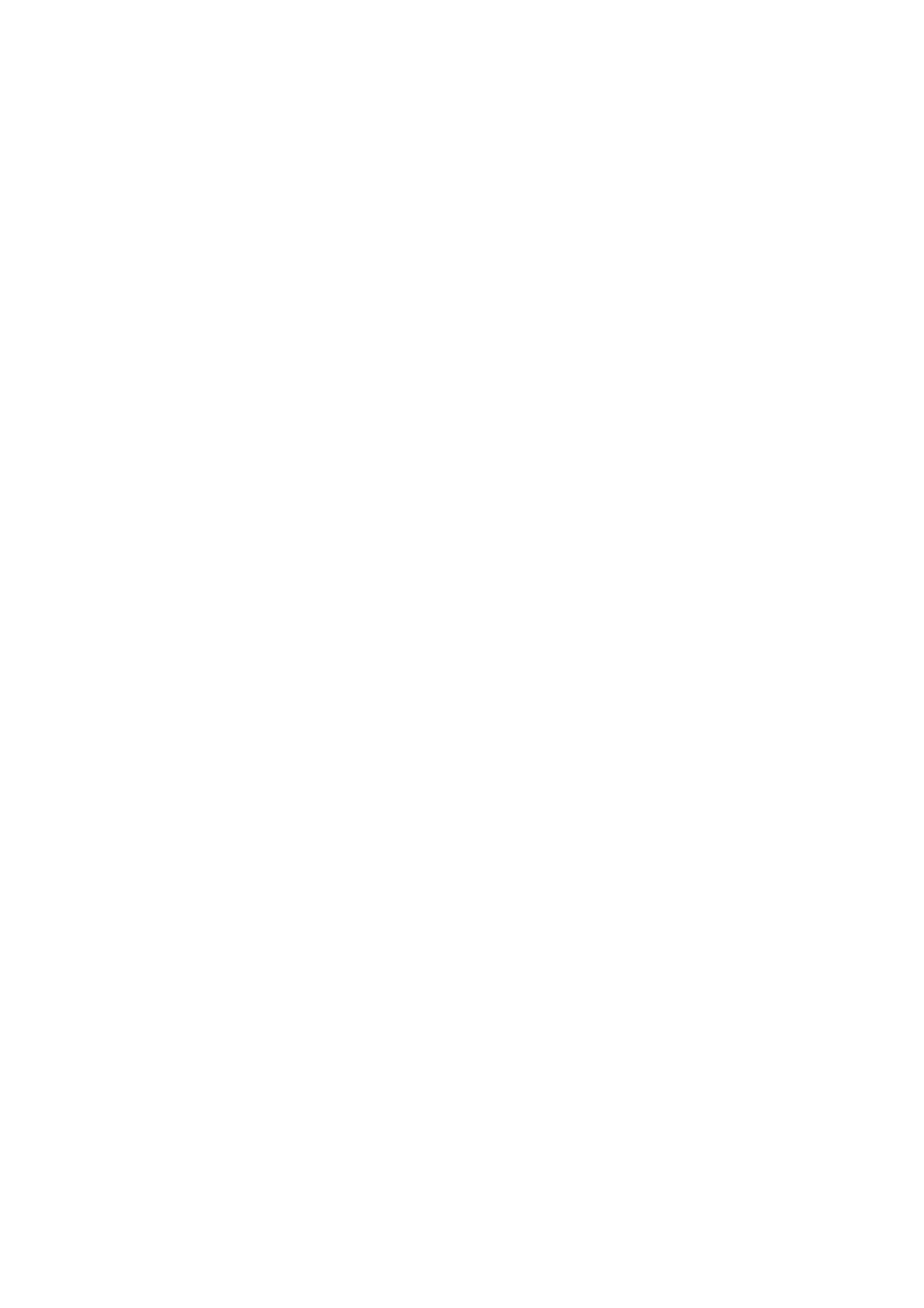| ---- |  |
|------|--|
|      |  |
|      |  |
|      |  |
|      |  |
|      |  |
|      |  |
|      |  |
|      |  |
|      |  |
|      |  |
|      |  |
|      |  |
|      |  |
|      |  |
|      |  |
|      |  |
|      |  |
|      |  |
|      |  |
|      |  |
|      |  |
|      |  |
|      |  |
|      |  |
|      |  |
|      |  |
|      |  |
|      |  |
|      |  |
|      |  |
|      |  |
|      |  |
|      |  |
|      |  |
|      |  |
|      |  |
|      |  |
|      |  |
|      |  |
|      |  |
|      |  |
|      |  |
|      |  |
|      |  |
|      |  |
|      |  |
|      |  |
|      |  |
|      |  |
|      |  |
|      |  |
|      |  |
|      |  |
|      |  |
|      |  |
|      |  |
|      |  |
|      |  |

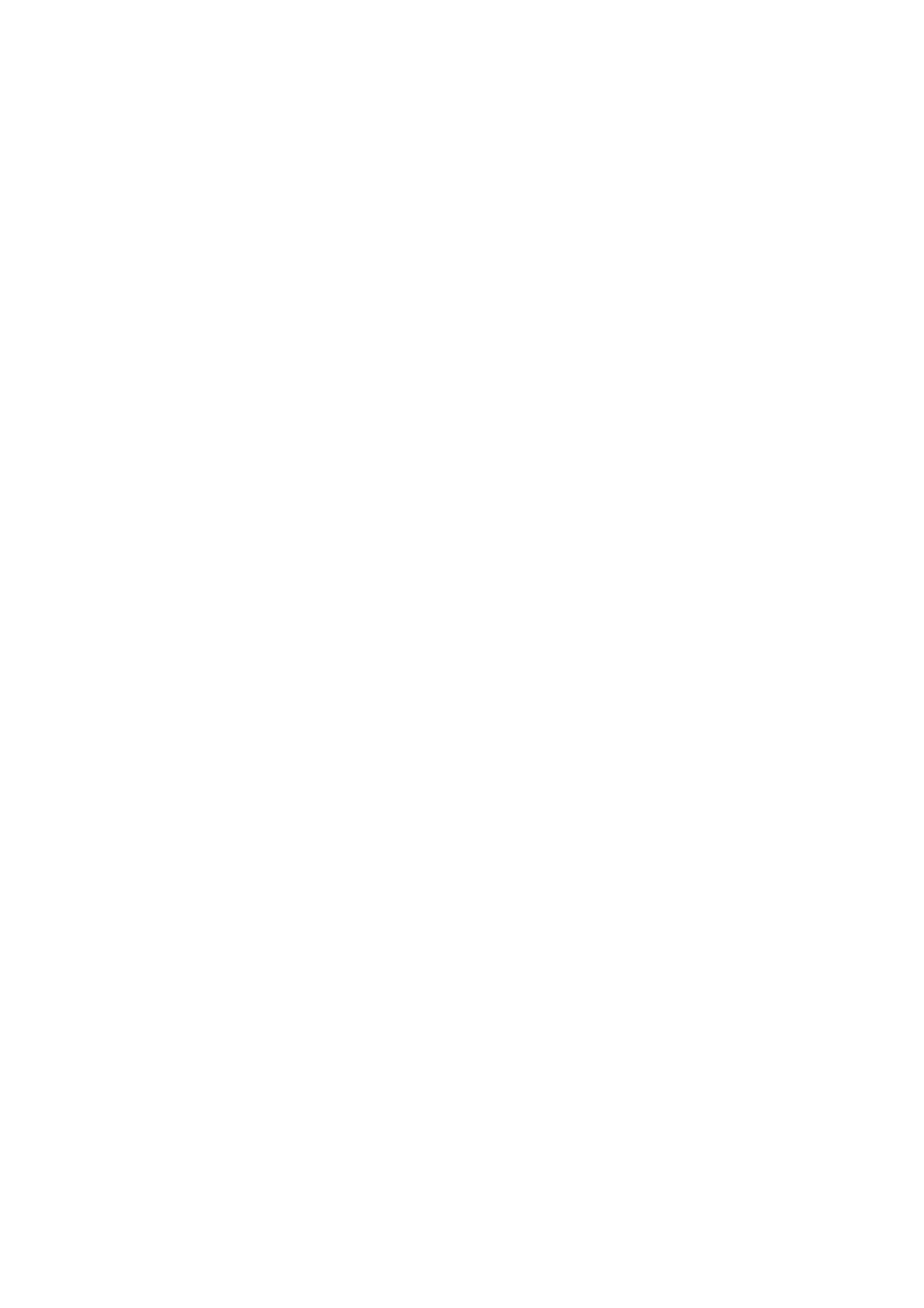| ---- |  |
|------|--|
|      |  |
|      |  |
|      |  |
|      |  |
|      |  |
|      |  |
|      |  |
|      |  |
|      |  |
|      |  |
|      |  |
|      |  |
|      |  |
|      |  |
|      |  |
|      |  |
|      |  |
|      |  |
|      |  |
|      |  |
|      |  |
|      |  |
|      |  |
|      |  |
|      |  |
|      |  |
|      |  |
|      |  |
|      |  |
|      |  |
|      |  |
|      |  |
|      |  |
|      |  |
|      |  |
|      |  |
|      |  |
|      |  |
|      |  |
|      |  |
|      |  |
|      |  |
|      |  |
|      |  |
|      |  |
|      |  |
|      |  |
|      |  |
|      |  |
|      |  |
|      |  |
|      |  |
|      |  |
|      |  |
|      |  |
|      |  |
|      |  |
|      |  |

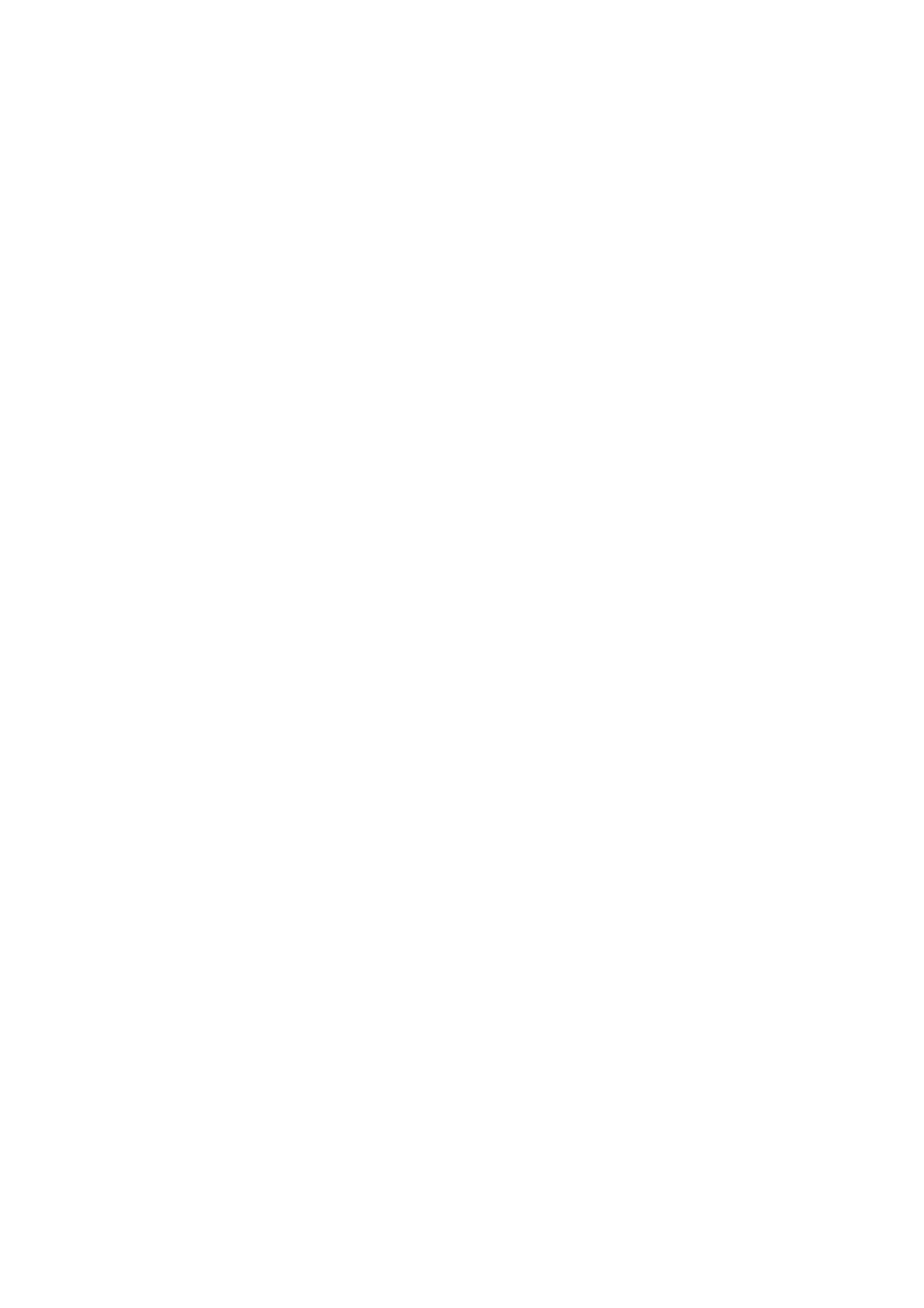| ---- |  |
|------|--|
|      |  |
|      |  |
|      |  |
|      |  |
|      |  |
|      |  |
|      |  |
|      |  |
|      |  |
|      |  |
|      |  |
|      |  |
|      |  |
|      |  |
|      |  |
|      |  |
|      |  |
|      |  |
|      |  |
|      |  |
|      |  |
|      |  |
|      |  |
|      |  |
|      |  |
|      |  |
|      |  |
|      |  |
|      |  |
|      |  |
|      |  |
|      |  |
|      |  |
|      |  |
|      |  |
|      |  |
|      |  |
|      |  |
|      |  |
|      |  |
|      |  |
|      |  |
|      |  |
|      |  |
|      |  |
|      |  |
|      |  |
|      |  |
|      |  |
|      |  |
|      |  |
|      |  |
|      |  |
|      |  |
|      |  |
|      |  |
|      |  |
|      |  |

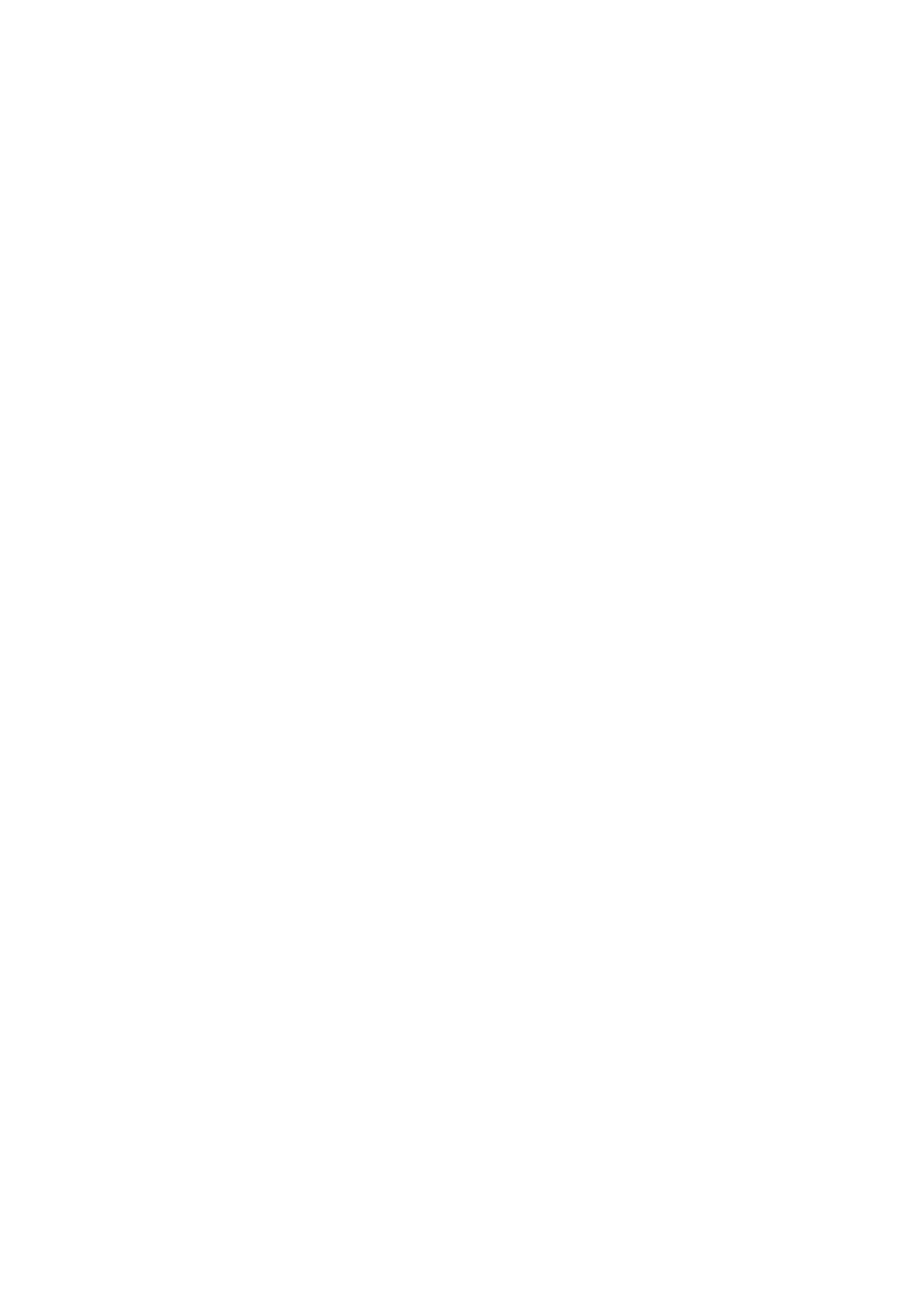| ---- |  |
|------|--|
|      |  |
|      |  |
|      |  |
|      |  |
|      |  |
|      |  |
|      |  |
|      |  |
|      |  |
|      |  |
|      |  |
|      |  |
|      |  |
|      |  |
|      |  |
|      |  |
|      |  |
|      |  |
|      |  |
|      |  |
|      |  |
|      |  |
|      |  |
|      |  |
|      |  |
|      |  |
|      |  |
|      |  |
|      |  |
|      |  |
|      |  |
|      |  |
|      |  |
|      |  |
|      |  |
|      |  |
|      |  |
|      |  |
|      |  |
|      |  |
|      |  |
|      |  |
|      |  |
|      |  |
|      |  |
|      |  |
|      |  |
|      |  |
|      |  |
|      |  |
|      |  |
|      |  |
|      |  |
|      |  |
|      |  |
|      |  |
|      |  |
|      |  |

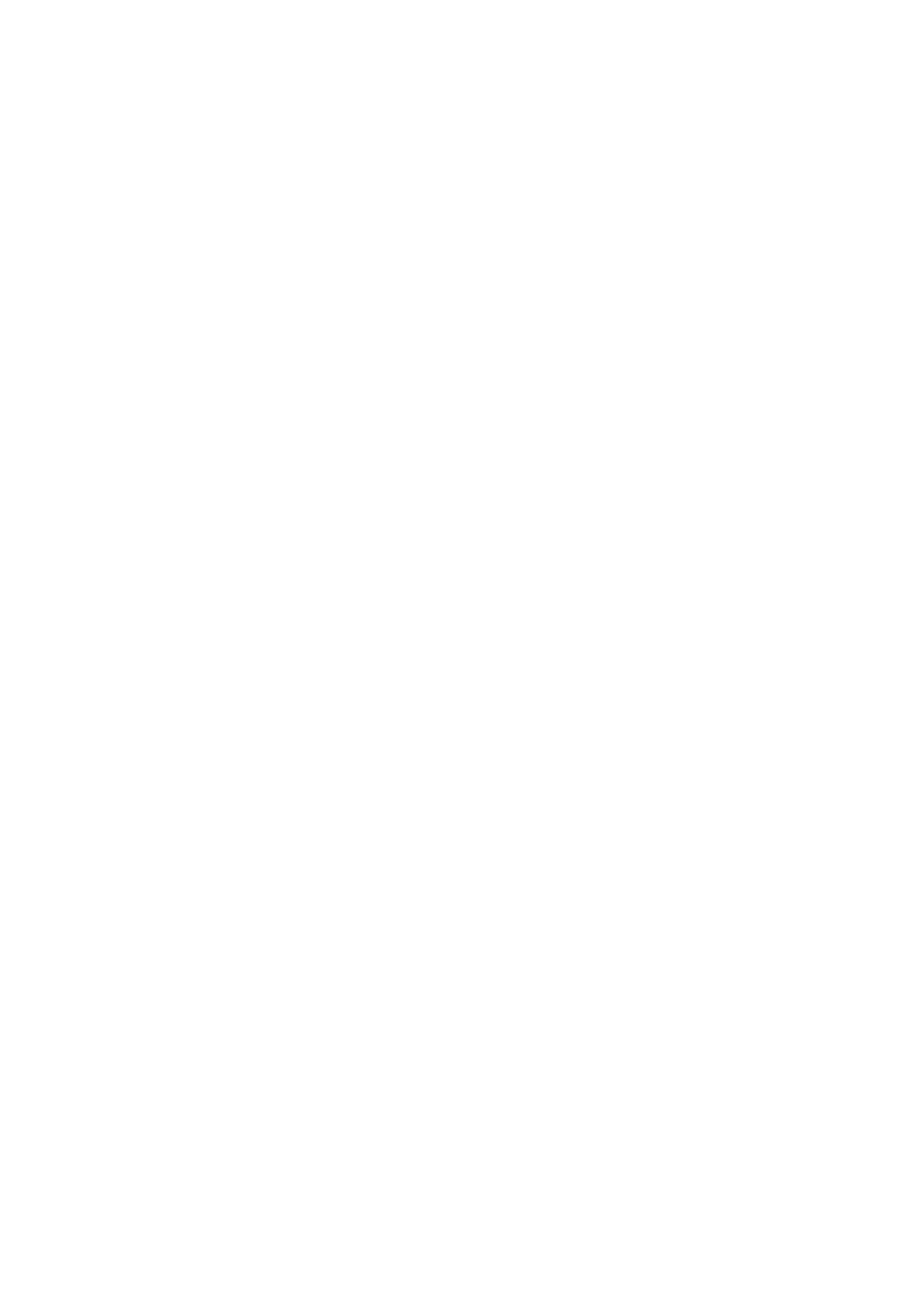| ---- |  |
|------|--|
|      |  |
|      |  |
|      |  |
|      |  |
|      |  |
|      |  |
|      |  |
|      |  |
|      |  |
|      |  |
|      |  |
|      |  |
|      |  |
|      |  |
|      |  |
|      |  |
|      |  |
|      |  |
|      |  |
|      |  |
|      |  |
|      |  |
|      |  |
|      |  |
|      |  |
|      |  |
|      |  |
|      |  |
|      |  |
|      |  |
|      |  |
|      |  |
|      |  |
|      |  |
|      |  |
|      |  |
|      |  |
|      |  |
|      |  |
|      |  |
|      |  |
|      |  |
|      |  |
|      |  |
|      |  |
|      |  |
|      |  |
|      |  |
|      |  |
|      |  |
|      |  |
|      |  |
|      |  |
|      |  |
|      |  |
|      |  |
|      |  |
|      |  |

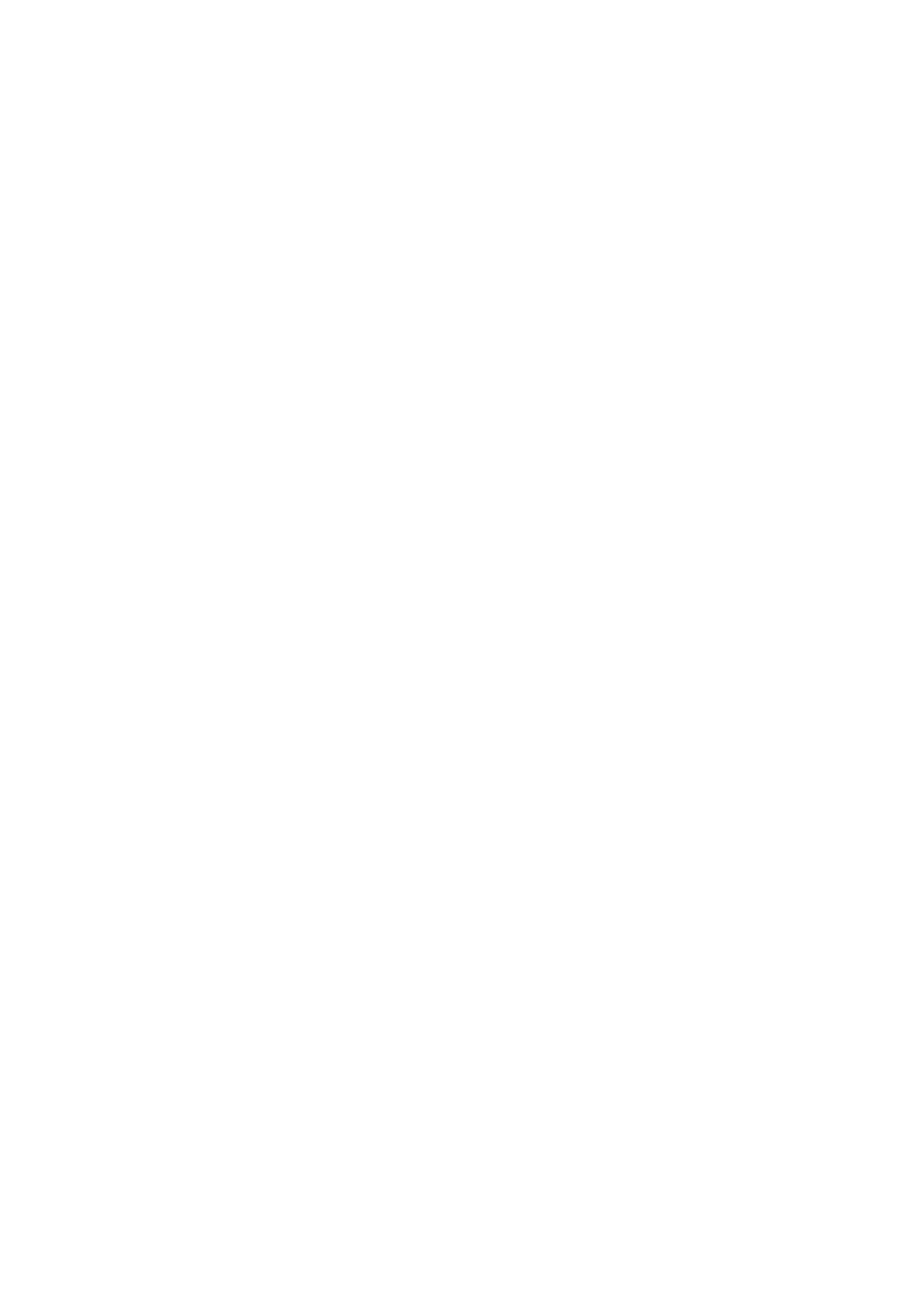| ---- |  |
|------|--|
|      |  |
|      |  |
|      |  |
|      |  |
|      |  |
|      |  |
|      |  |
|      |  |
|      |  |
|      |  |
|      |  |
|      |  |
|      |  |
|      |  |
|      |  |
|      |  |
|      |  |
|      |  |
|      |  |
|      |  |
|      |  |
|      |  |
|      |  |
|      |  |
|      |  |
|      |  |
|      |  |
|      |  |
|      |  |
|      |  |
|      |  |
|      |  |
|      |  |
|      |  |
|      |  |
|      |  |
|      |  |
|      |  |
|      |  |
|      |  |
|      |  |
|      |  |
|      |  |
|      |  |
|      |  |
|      |  |
|      |  |
|      |  |
|      |  |
|      |  |
|      |  |
|      |  |
|      |  |
|      |  |
|      |  |
|      |  |
|      |  |
|      |  |

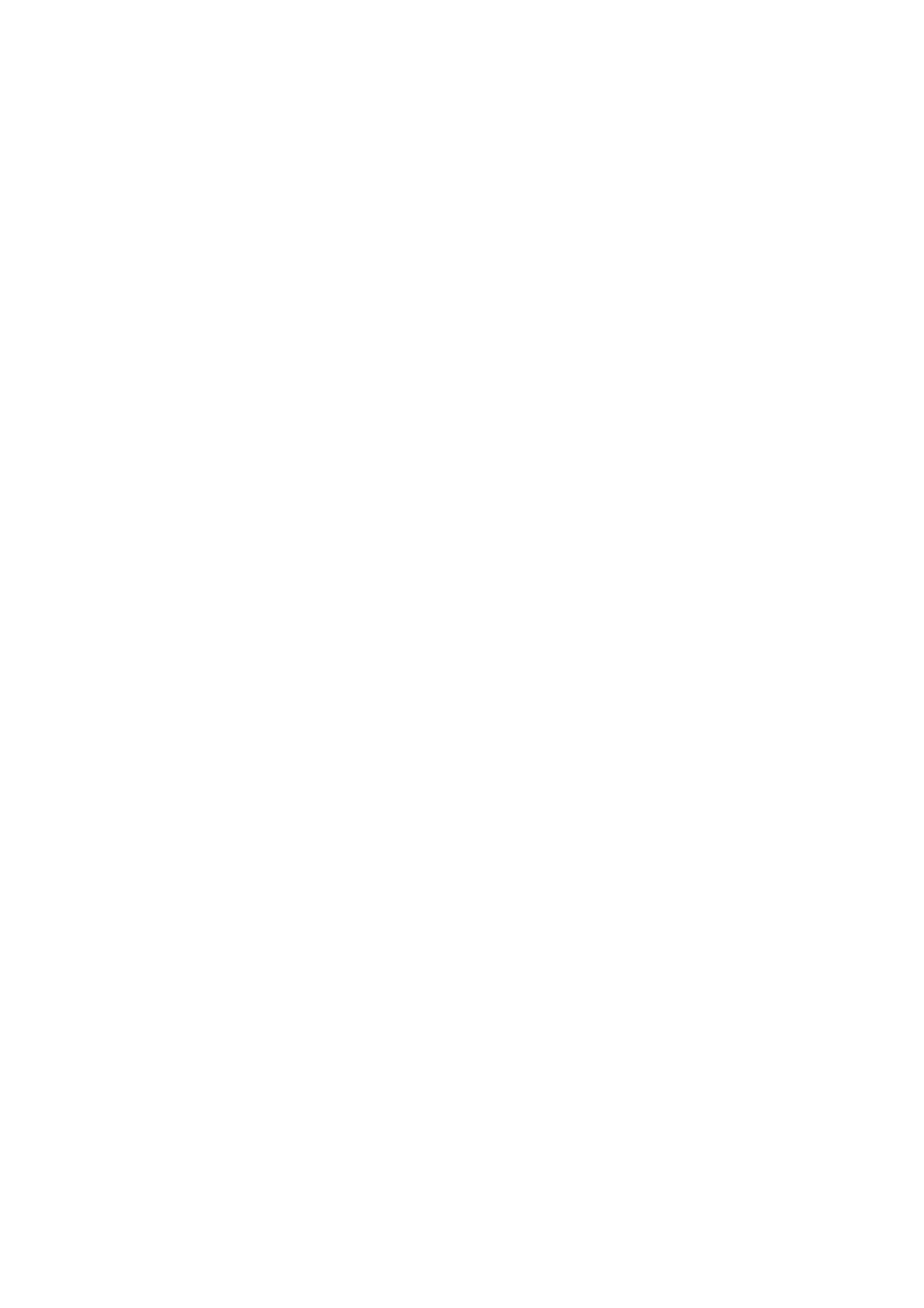| ---- |  |
|------|--|
|      |  |
|      |  |
|      |  |
|      |  |
|      |  |
|      |  |
|      |  |
|      |  |
|      |  |
|      |  |
|      |  |
|      |  |
|      |  |
|      |  |
|      |  |
|      |  |
|      |  |
|      |  |
|      |  |
|      |  |
|      |  |
|      |  |
|      |  |
|      |  |
|      |  |
|      |  |
|      |  |
|      |  |
|      |  |
|      |  |
|      |  |
|      |  |
|      |  |
|      |  |
|      |  |
|      |  |
|      |  |
|      |  |
|      |  |
|      |  |
|      |  |
|      |  |
|      |  |
|      |  |
|      |  |
|      |  |
|      |  |
|      |  |
|      |  |
|      |  |
|      |  |
|      |  |
|      |  |
|      |  |
|      |  |
|      |  |
|      |  |
|      |  |

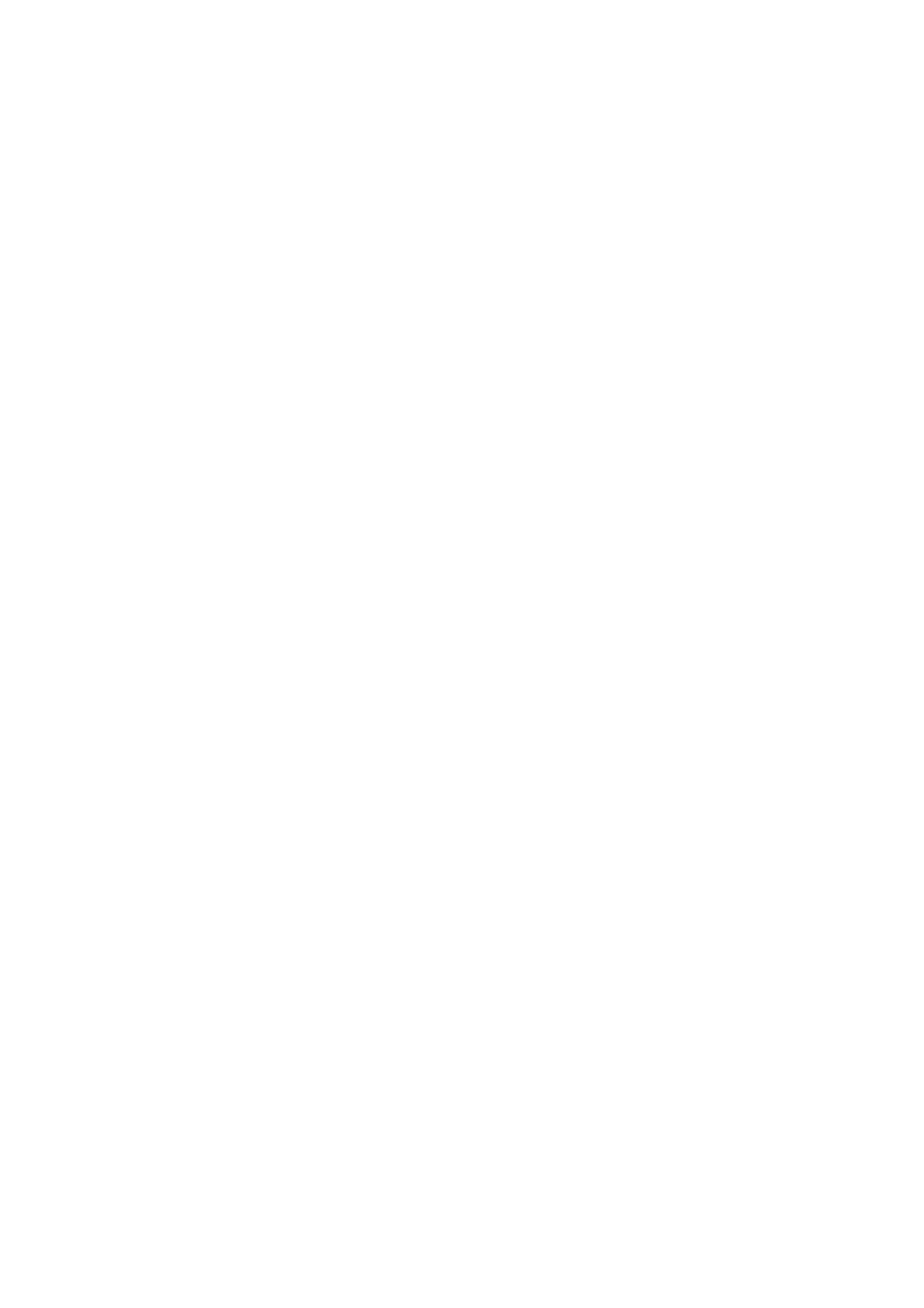| ---- |  |
|------|--|
|      |  |
|      |  |
|      |  |
|      |  |
|      |  |
|      |  |
|      |  |
|      |  |
|      |  |
|      |  |
|      |  |
|      |  |
|      |  |
|      |  |
|      |  |
|      |  |
|      |  |
|      |  |
|      |  |
|      |  |
|      |  |
|      |  |
|      |  |
|      |  |
|      |  |
|      |  |
|      |  |
|      |  |
|      |  |
|      |  |
|      |  |
|      |  |
|      |  |
|      |  |
|      |  |
|      |  |
|      |  |
|      |  |
|      |  |
|      |  |
|      |  |
|      |  |
|      |  |
|      |  |
|      |  |
|      |  |
|      |  |
|      |  |
|      |  |
|      |  |
|      |  |
|      |  |
|      |  |
|      |  |
|      |  |
|      |  |
|      |  |
|      |  |

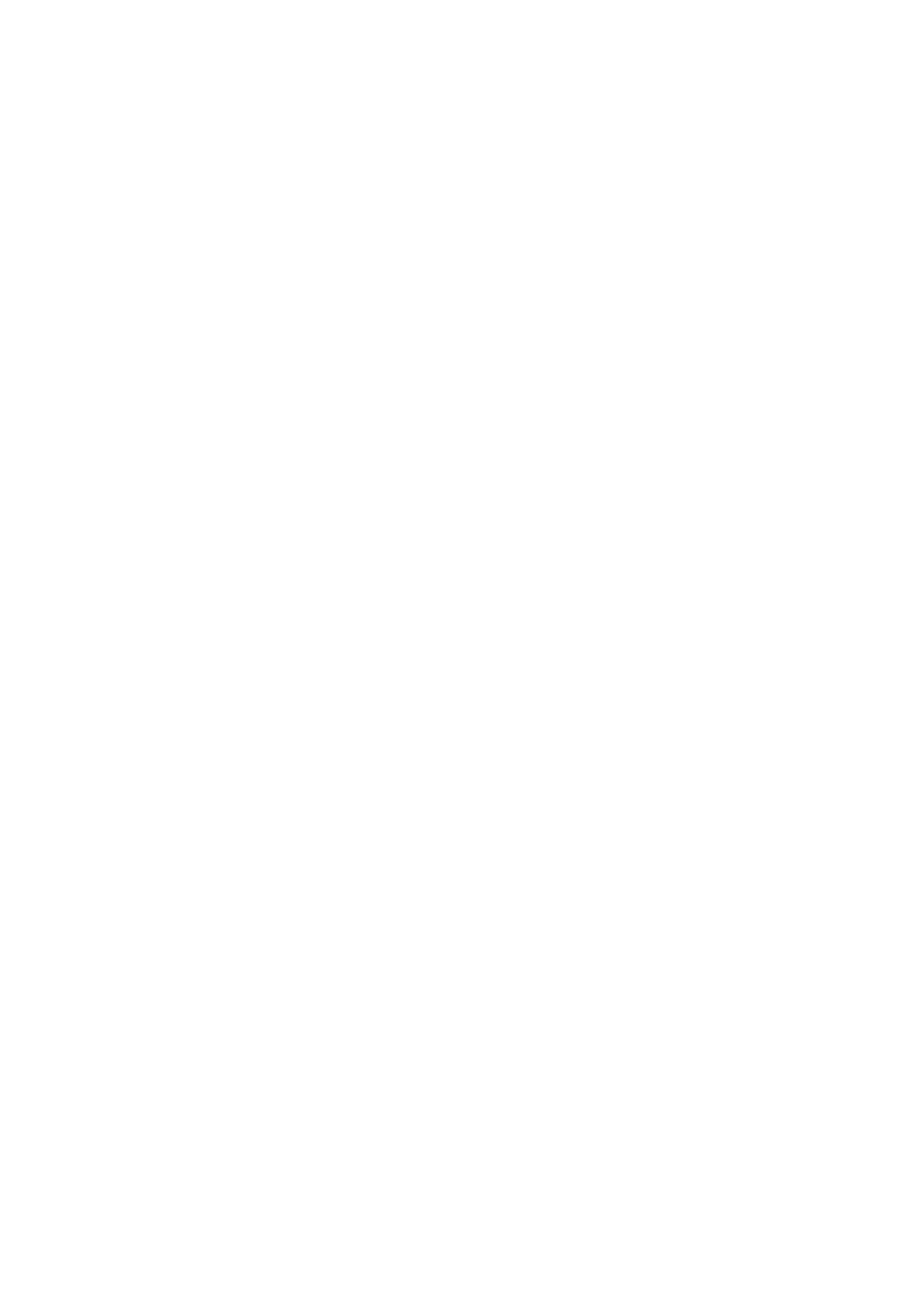| ---- |  |
|------|--|
|      |  |
|      |  |
|      |  |
|      |  |
|      |  |
|      |  |
|      |  |
|      |  |
|      |  |
|      |  |
|      |  |
|      |  |
|      |  |
|      |  |
|      |  |
|      |  |
|      |  |
|      |  |
|      |  |
|      |  |
|      |  |
|      |  |
|      |  |
|      |  |
|      |  |
|      |  |
|      |  |
|      |  |
|      |  |
|      |  |
|      |  |
|      |  |
|      |  |
|      |  |
|      |  |
|      |  |
|      |  |
|      |  |
|      |  |
|      |  |
|      |  |
|      |  |
|      |  |
|      |  |
|      |  |
|      |  |
|      |  |
|      |  |
|      |  |
|      |  |
|      |  |
|      |  |
|      |  |
|      |  |
|      |  |
|      |  |
|      |  |
|      |  |

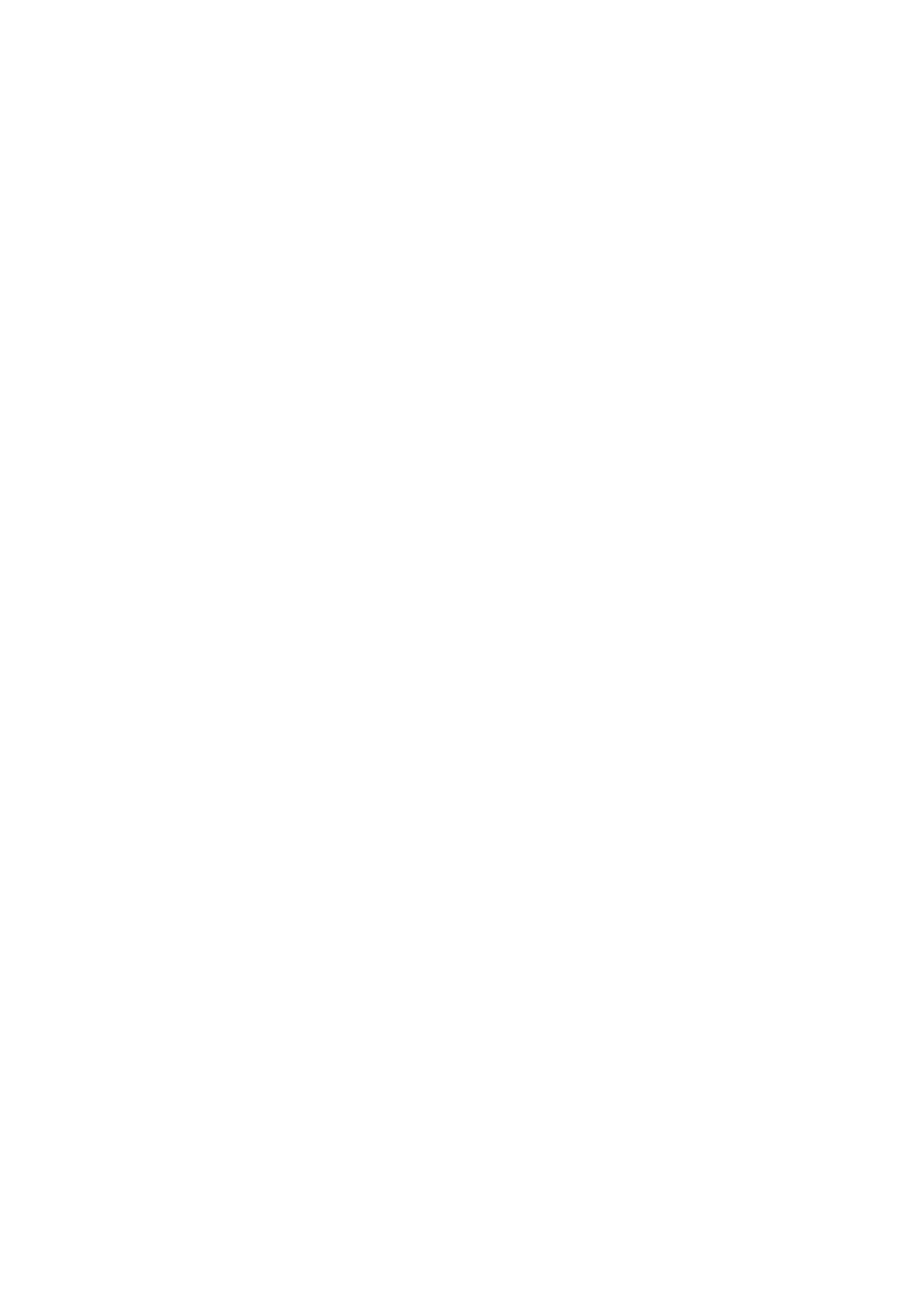| ---- |  |
|------|--|
|      |  |
|      |  |
|      |  |
|      |  |
|      |  |
|      |  |
|      |  |
|      |  |
|      |  |
|      |  |
|      |  |
|      |  |
|      |  |
|      |  |
|      |  |
|      |  |
|      |  |
|      |  |
|      |  |
|      |  |
|      |  |
|      |  |
|      |  |
|      |  |
|      |  |
|      |  |
|      |  |
|      |  |
|      |  |
|      |  |
|      |  |
|      |  |
|      |  |
|      |  |
|      |  |
|      |  |
|      |  |
|      |  |
|      |  |
|      |  |
|      |  |
|      |  |
|      |  |
|      |  |
|      |  |
|      |  |
|      |  |
|      |  |
|      |  |
|      |  |
|      |  |
|      |  |
|      |  |
|      |  |
|      |  |
|      |  |
|      |  |
|      |  |